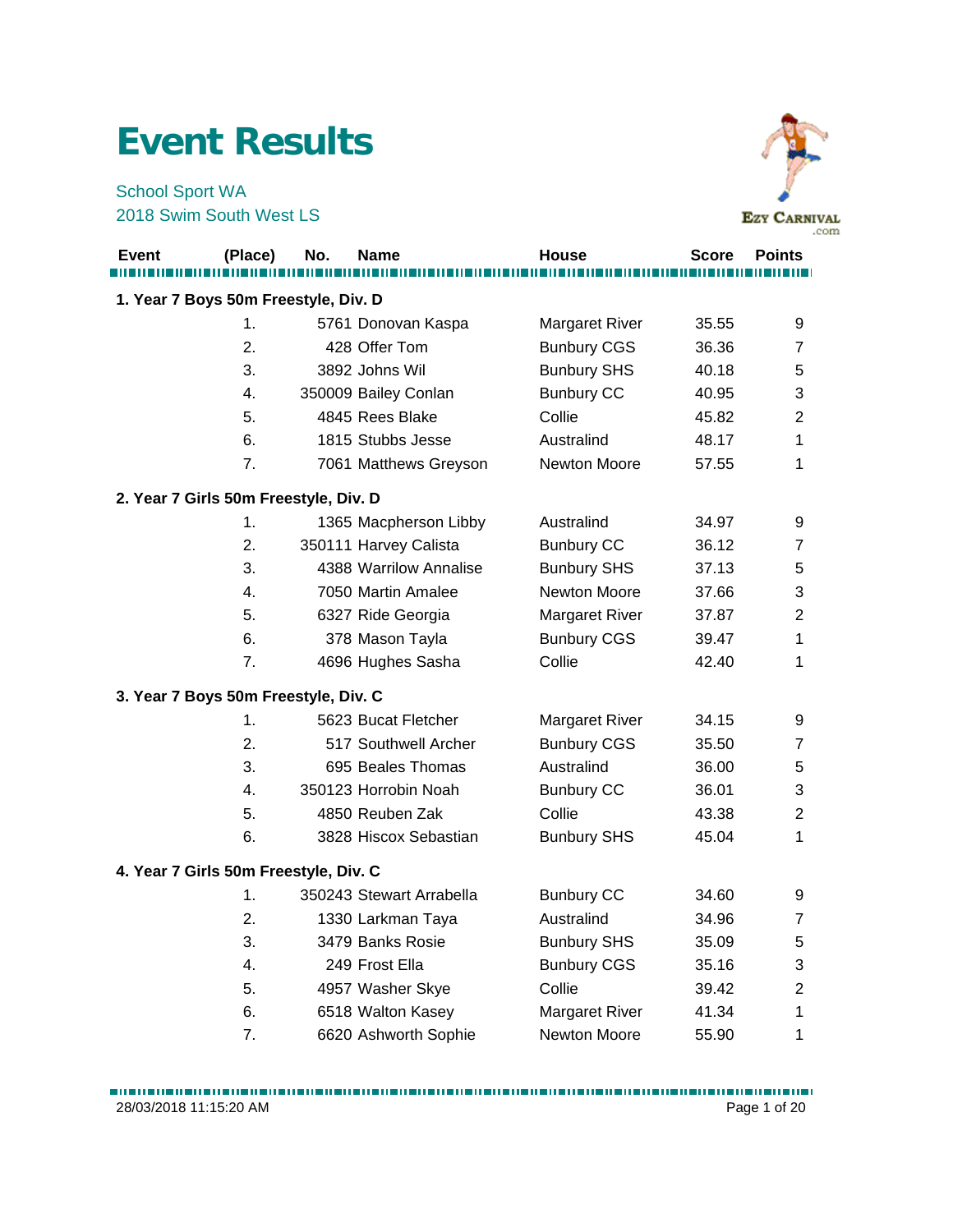| <b>Event</b>                          | (Place) | No. | <b>Name</b>            | <b>House</b>          | <b>Score</b> | <b>Points</b>    |
|---------------------------------------|---------|-----|------------------------|-----------------------|--------------|------------------|
| 5. Year 7 Boys 50m Freestyle, Div. B  |         |     |                        |                       |              |                  |
|                                       | 1.      |     | 350054 Davies Laughlan | <b>Bunbury CC</b>     | 33.94        | 9                |
|                                       | 2.      |     | 313 Hunt Joshua        | <b>Bunbury CGS</b>    | 35.02        | $\overline{7}$   |
|                                       | 3.      |     | 6429 Somerset Angus    | <b>Margaret River</b> | 35.34        | 5                |
|                                       | 4.      |     | 1464 Morley Dominic    | Australind            | 39.79        | 3                |
|                                       | 5.      |     | 4582 Cummings Deegan   | Collie                | 39.80        | $\overline{2}$   |
|                                       | 6.      |     | 4054 Myles Benjamin    | <b>Bunbury SHS</b>    | 42.28        | 1                |
|                                       | 7.      |     | 6612 Archer Felix      | <b>Newton Moore</b>   | 55.83        | 1                |
| 6. Year 7 Girls 50m Freestyle, Div. B |         |     |                        |                       |              |                  |
|                                       | 1.      |     | 581 Watts Meghan       | <b>Bunbury CGS</b>    | 34.40        | 9                |
|                                       | 2.      |     | 4383 Walton Lucy       | <b>Bunbury SHS</b>    | 34.84        | $\overline{7}$   |
|                                       | 3.      |     | 350258 Trewren Eva     | <b>Bunbury CC</b>     | 35.72        | 5                |
|                                       | 4.      |     | 1389 Marriott Jacinta  | Australind            | 35.94        | 3                |
|                                       | 5.      |     | 5759 Dombroski Grace   | <b>Margaret River</b> | 37.87        | $\boldsymbol{2}$ |
|                                       | 6.      |     | 6728 Chatfield Kaitlyn | <b>Newton Moore</b>   | 40.96        | 1                |
|                                       | 7.      |     | 4617 Ewen Emily        | Collie                | 42.00        | 1                |
| 7. Year 7 Boys 50m Freestyle, Div. A  |         |     |                        |                       |              |                  |
|                                       | 1.      |     | 350228 Saffy Alex      | <b>Bunbury CC</b>     | 33.00        | 12               |
|                                       | 2.      |     | 1482 Mulcahy Liam      | Australind            | 33.77        | $\boldsymbol{9}$ |
|                                       | 3.      |     | 3650 Doddy Joel        | <b>Bunbury SHS</b>    | 34.67        | $\overline{7}$   |
|                                       | 4.      |     | 4506 Boyle Archie      | Collie                | 35.76        | 5                |
|                                       | 5.      |     | 152 Butler Van         | <b>Bunbury CGS</b>    | 36.01        | 3                |
|                                       | 6.      |     | 6220 O'Beirne Max      | <b>Margaret River</b> | 36.75        | $\overline{2}$   |
|                                       | 7.      |     | 7317 Walker Lochlainn  | Newton Moore          | 43.86        | 1                |
| 8. Year 7 Girls 50m Freestyle, Div. A |         |     |                        |                       |              |                  |
|                                       | 1.      |     | 3679 Edwards Brooke    | <b>Bunbury SHS</b>    | 31.03        | 12               |
|                                       | 2.      |     | 527 Stegmann Emma      | <b>Bunbury CGS</b>    | 33.52        | 9                |
|                                       | 3.      |     | 350099 Griffin Allanah | <b>Bunbury CC</b>     | 34.34        | $\overline{7}$   |
|                                       | 4.      |     | 4888 Shepherd Emilea   | Collie                | 34.72        | 5                |
|                                       | 5.      |     | 1925 Wagstaff Mia      | Australind            | 35.44        | 3                |
|                                       | 6.      |     | 6244 Palmateer Matilda | <b>Margaret River</b> | 36.01        | $\overline{2}$   |
| 9. Year 8 Boys 50m Freestyle, Div. D  |         |     |                        |                       |              |                  |
|                                       | 1.      |     | 350487 Pedley William  | <b>Bunbury CC</b>     | 34.57        | 9                |
|                                       | 2.      |     | 6375 Schaafsma Brodie  | <b>Margaret River</b> | 35.79        | 7                |
|                                       | 3.      |     | 424 Noonan Eamon       | <b>Bunbury CGS</b>    | 36.26        | 5                |
|                                       | 4.      |     | 4614 Emmett Blayne     | Collie                | 42.85        | 3                |
|                                       | 5.      |     | 3575 Cates Will        | <b>Bunbury SHS</b>    | 44.68        | $\overline{c}$   |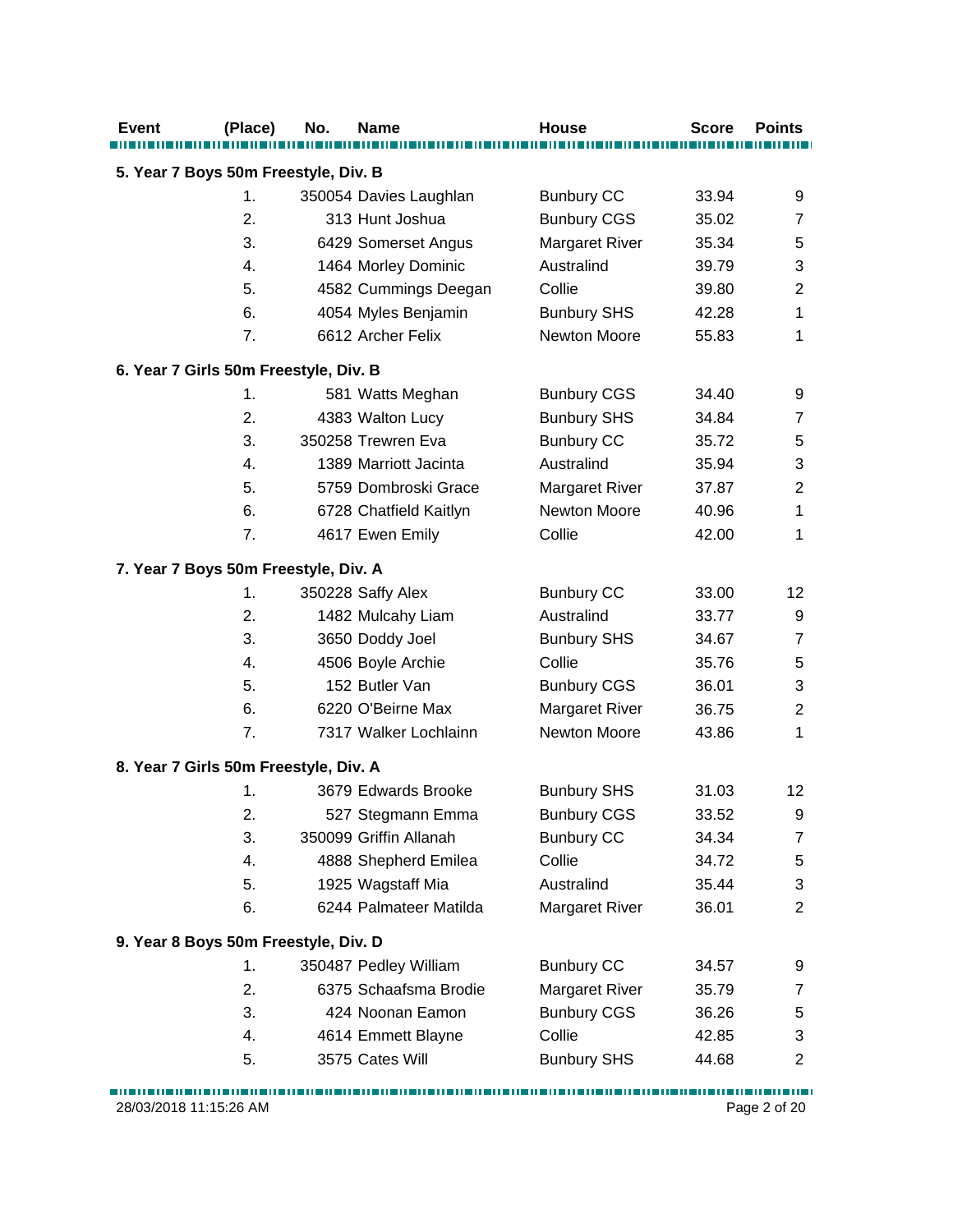| <b>Event</b>                           | (Place) | No. | <b>Name</b>                 | <b>House</b>          | <b>Score</b> | <b>Points</b>  |
|----------------------------------------|---------|-----|-----------------------------|-----------------------|--------------|----------------|
| 10. Year 8 Girls 50m Freestyle, Div. D |         |     |                             |                       |              |                |
|                                        | 1.      |     | 6107 Martins-Oliveira Julie | <b>Margaret River</b> | 34.35        | 9              |
|                                        | 2.      |     | 350556 White Eliana         | <b>Bunbury CC</b>     | 35.59        | $\overline{7}$ |
|                                        | 3.      |     | 4259 Skane Mia              | <b>Bunbury SHS</b>    | 38.11        | $\,$ 5 $\,$    |
|                                        | 4.      |     | 283 Hartwig Abigail         | <b>Bunbury CGS</b>    | 38.48        | 3              |
|                                        | 5.      |     | 4520 Buckle Liza (Bibi)     | Collie                | 45.68        | 2              |
|                                        |         |     |                             |                       |              |                |
| 11. Year 8 Boys 50m Freestyle, Div. C  |         |     |                             |                       |              |                |
|                                        | 1.      |     | 6574 Worsley George         | <b>Margaret River</b> | 35.81        | 9              |
|                                        | 2.      |     | 350281 Adams Jack           | <b>Bunbury CC</b>     | 37.15        | $\overline{7}$ |
|                                        | 3.      |     | 558 Townsend-Hyde Jake      | <b>Bunbury CGS</b>    | 38.37        | 5              |
|                                        | 4.      |     | 3867 Hussey Kyle            | <b>Bunbury SHS</b>    | 38.73        | 3              |
|                                        | 5.      |     | 4532 Carter Sheymus         | Collie                | 40.36        | $\overline{2}$ |
|                                        | 6.      |     | 1743 Sherriff Harrison      | Australind            | 43.08        | 1              |
| 12. Year 8 Girls 50m Freestyle, Div. C |         |     |                             |                       |              |                |
|                                        | 1.      |     | 6554 Willmott Imogen        | <b>Margaret River</b> | 34.73        | 9              |
|                                        | 2.      |     | 350289 Barbour Jacey        | <b>Bunbury CC</b>     | 35.15        | $\overline{7}$ |
|                                        | 3.      |     | 3823 Heyworth Annabelle     | <b>Bunbury SHS</b>    | 37.16        | $\,$ 5 $\,$    |
|                                        | 4.      |     | 1537 O'Connor Eve           | Australind            | 37.37        | 3              |
|                                        | 5.      |     | 120 Bauza Nicole            | <b>Bunbury CGS</b>    | 39.74        | 1              |
|                                        | 6.      |     | 4743 Marley Payton          | Collie                | 45.09        | 1              |
|                                        | 7.      |     | 7140 Pense Libby            | Newton Moore          | 51.23        | 1              |
| 13. Year 8 Boys 50m Freestyle, Div. B  |         |     |                             |                       |              |                |
|                                        | 1.      |     | 350557 White Tristan        | <b>Bunbury CC</b>     | 33.71        | 9              |
|                                        | 2.      |     | 6547 Williams Alistair      | Margaret River        | 33.96        | $\overline{7}$ |
|                                        | 3.      |     | 4095 Olman Max              | <b>Bunbury SHS</b>    | 36.41        | 5              |
|                                        | 4.      |     | 188 Darlow William          | <b>Bunbury CGS</b>    | 37.39        | 3              |
|                                        | 5.      |     | 4480 Becker Brady           | Collie                | 37.81        | $\overline{2}$ |
| 14. Year 8 Girls 50m Freestyle, Div. B |         |     |                             |                       |              |                |
|                                        | 1.      |     | 3476 Bain Abbey             | <b>Bunbury SHS</b>    | 34.54        | 9              |
|                                        | 2.      |     | 5544 Andrews Ruby           | <b>Margaret River</b> | 34.60        | $\overline{7}$ |
|                                        | 3.      |     | 350364 Fazey Pierina        | <b>Bunbury CC</b>     | 35.20        | $\,$ 5 $\,$    |
|                                        | 4.      |     | 1982 Williams Mikayla       | Australind            | 39.74        | 3              |
|                                        | 5.      |     | 520 Sproule Ava             | <b>Bunbury CGS</b>    | 41.27        | $\overline{c}$ |
|                                        | 6.      |     | 6587 Abbs Haylee            | Newton Moore          | 44.39        | 1              |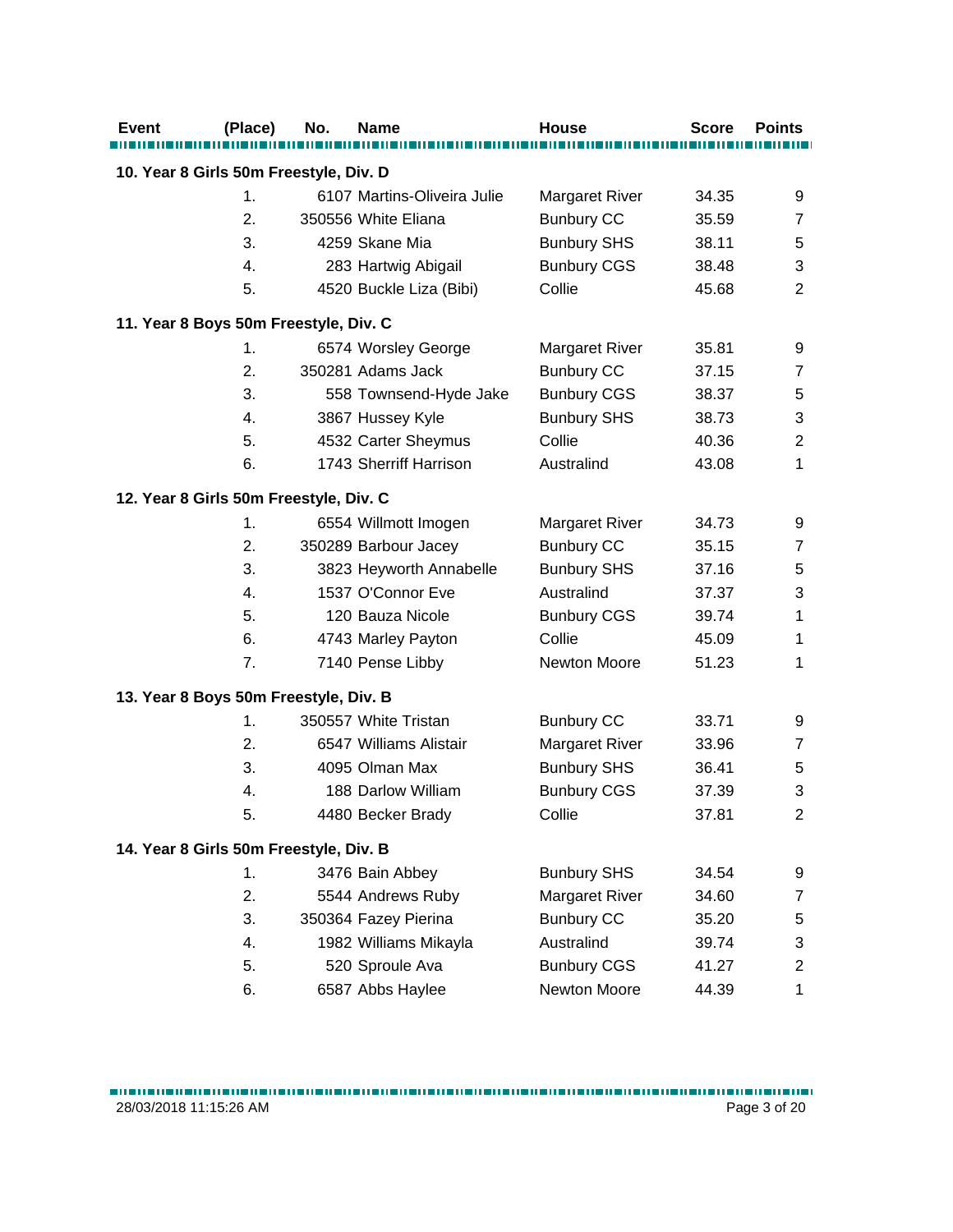| <b>Event</b>                           | (Place) | No. | <b>Name</b>             | <b>House</b>          | <b>Score</b> | <b>Points</b>  |
|----------------------------------------|---------|-----|-------------------------|-----------------------|--------------|----------------|
| 15. Year 8 Boys 50m Freestyle, Div. A  |         |     |                         |                       |              |                |
|                                        | 1.      |     | 5603 Bonelli Timon      | <b>Margaret River</b> | 32.69        | 12             |
|                                        | 2.      |     | 350518 Smith Jye        | <b>Bunbury CC</b>     | 34.26        | 9              |
|                                        | 3.      |     | 7315 Vardy Liam         | Newton Moore          | 34.82        | $\overline{7}$ |
|                                        | 4.      |     | 347 Lea Luke            | <b>Bunbury CGS</b>    | 35.71        | 5              |
|                                        | 5.      |     | 4102 Palmer Andaman     | <b>Bunbury SHS</b>    | 36.41        | 3              |
|                                        | 6.      |     | 4467 Barrett Billy      | Collie                | 36.77        | $\overline{2}$ |
|                                        | 7.      |     | 1451 Miller Jack        | Australind            | 36.85        | $\mathbf{1}$   |
| 16. Year 8 Girls 50m Freestyle, Div. A |         |     |                         |                       |              |                |
|                                        | 1.      |     | 350482 Parsons Amity    | <b>Bunbury CC</b>     | 30.47        | 12             |
|                                        | 2.      |     | 3791 Hales Georgia      | <b>Bunbury SHS</b>    | 31.14        | 9              |
|                                        | 3.      |     | 495 Seymour-Farley Lucy | <b>Bunbury CGS</b>    | 34.74        | $\overline{7}$ |
|                                        | 4.      |     | 6379 Scott Mia          | Margaret River        | 35.75        | 5              |
|                                        | 5.      |     | 1518 Norrish Brooklyn   | Australind            | 36.97        | 3              |
|                                        | 6.      |     | 6915 Harrington Emma    | <b>Newton Moore</b>   | 45.25        | $\overline{2}$ |
| 17. Year 9 Boys 50m Freestyle, Div. D  |         |     |                         |                       |              |                |
|                                        | 1.      |     | 512 Smith Thomas        | <b>Bunbury CGS</b>    | 31.99        | 9              |
|                                        | 2.      |     | 350773 Smith Camden     | <b>Bunbury CC</b>     | 32.28        | $\overline{7}$ |
|                                        | 3.      |     | 5910 Hart Charlie       | Margaret River        | 33.50        | 5              |
|                                        | 4.      |     | 3915 King Tyler         | <b>Bunbury SHS</b>    | 38.81        | 3              |
| 18. Year 9 Girls 50m Freestyle, Div. D |         |     |                         |                       |              |                |
|                                        | 1.      |     | 382 Mazzucchelli Sarah  | <b>Bunbury CGS</b>    | 33.88        | 9              |
|                                        | 2.      |     | 4362 Van Noort Emma     | <b>Bunbury SHS</b>    | 35.12        | $\overline{7}$ |
|                                        | 3.      |     | 5797 Field Cobie        | <b>Margaret River</b> | 37.24        | 5              |
|                                        | 4.      |     | 1261 James Daisy-May    | Australind            | 41.10        | 3              |
|                                        | 5.      |     | 4692 Holden Anjoli      | Collie                | 49.65        | $\overline{2}$ |
| 19. Year 9 Boys 50m Freestyle, Div. C  |         |     |                         |                       |              |                |
|                                        | 1.      |     | 377 Mason Riley         | <b>Bunbury CGS</b>    | 31.71        | 9              |
|                                        | 2.      |     | 350776 Smith Stirling   | <b>Bunbury CC</b>     | 32.13        | $\overline{7}$ |
|                                        | 3.      |     | 6347 Rogers Alby        | <b>Margaret River</b> | 34.58        | 5              |
|                                        | 4.      |     | 4721 Kenning Jacob      | Collie                | 42.13        | 3              |
|                                        | 5.      |     | 7183 Reeve Keaton       | Newton Moore          | 48.21        | $\overline{2}$ |
|                                        | 6.      |     | 3555 Buswell Jack       | <b>Bunbury SHS</b>    | 49.89        | $\mathbf 1$    |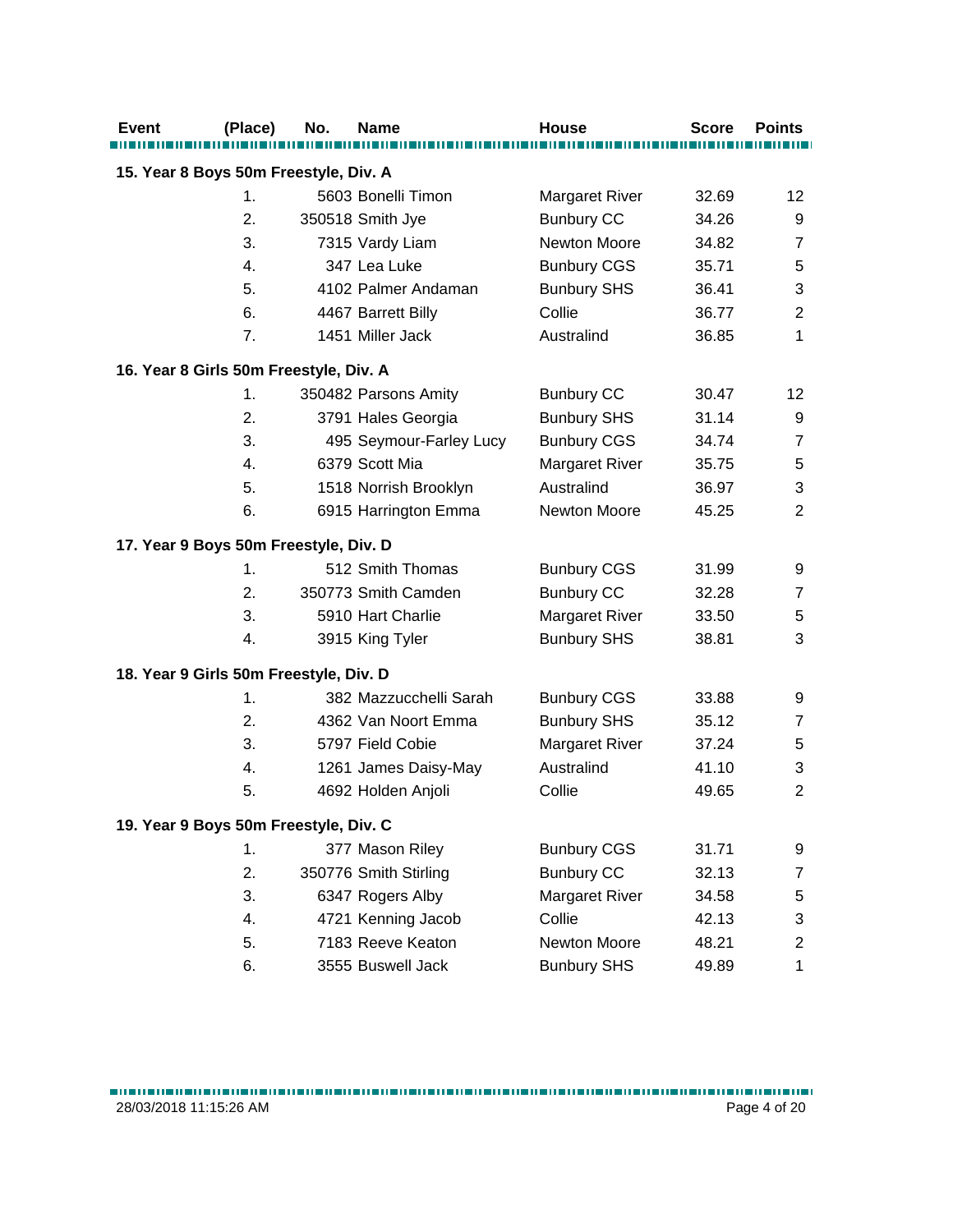| <b>Event</b>                           | (Place) | No. | <b>Name</b>               | <b>House</b>          | <b>Score</b> | <b>Points</b>  |
|----------------------------------------|---------|-----|---------------------------|-----------------------|--------------|----------------|
|                                        |         |     |                           |                       |              |                |
| 20. Year 9 Girls 50m Freestyle, Div. C |         |     |                           |                       |              |                |
|                                        | 1.      |     | 5824 Fox Ruby             | <b>Margaret River</b> | 33.64        | 9              |
|                                        | 2.      |     | 452 Pether Olivia         | <b>Bunbury CGS</b>    | 33.80        | $\overline{7}$ |
|                                        | 3.      |     | 3477 Bain Megan           | <b>Bunbury SHS</b>    | 34.66        | 5              |
|                                        | 4.      |     | 350368 Fraser Maddison    | <b>Bunbury CC</b>     | 37.08        | 3              |
|                                        | 5.      |     | 1107 Grinter Emily        | Australind            | 37.29        | $\overline{2}$ |
| 21. Year 9 Boys 50m Freestyle, Div. B  |         |     |                           |                       |              |                |
|                                        | 1.      |     | 350692 Kavanagh Michael   | <b>Bunbury CC</b>     | 30.72        | 9              |
|                                        | 2.      |     | 162 Cattaway Owen         | <b>Bunbury CGS</b>    | 30.77        | $\overline{7}$ |
|                                        | 3.      |     | 5745 Dempsey Austin       | <b>Margaret River</b> | 32.77        | 5              |
|                                        | 4.      |     | 7003 Kenny Brock          | Newton Moore          | 35.52        | 3              |
|                                        | 5.      |     | 4800 Papalia Lachlan      | Collie                | 41.07        | $\overline{2}$ |
|                                        | 6.      |     | 4238 Scott Alister        | <b>Bunbury SHS</b>    | 42.67        | 1              |
| 22. Year 9 Girls 50m Freestyle, Div. B |         |     |                           |                       |              |                |
|                                        | 1.      |     | 5558 Atkins Sophie        | <b>Margaret River</b> | 31.63        | 9              |
|                                        | 2.      |     | 3769 Gray Lily            | <b>Bunbury SHS</b>    | 34.13        | $\overline{7}$ |
|                                        | 3.      |     | 1535 O'Byrne Stephanie    | Australind            | 35.08        | 5              |
|                                        | 4.      |     | 168 Churcher Charlotte    | <b>Bunbury CGS</b>    | 35.59        | 3              |
|                                        | 5.      |     | 350590 Bentley Brooke     | <b>Bunbury CC</b>     | 39.46        | $\overline{2}$ |
|                                        | 6.      |     | 4860 Roissetter Stephanie | Collie                | 48.13        | 1              |
| 23. Year 9 Boys 50m Freestyle, Div. A  |         |     |                           |                       |              |                |
|                                        | 1.      |     | 226 Ellis Samuel          | <b>Bunbury CGS</b>    | 28.88        | 12             |
|                                        | 2.      |     | 350760 Richings Kaiden    | <b>Bunbury CC</b>     | 29.25        | 9              |
|                                        | 3.      |     | 4490 Bentley Daniel       | Collie                | 31.70        | $\overline{7}$ |
|                                        | 4.      |     | 5825 Fox Thomas           | Margaret River        | 31.75        | 5              |
|                                        | 5.      |     | 7000 Kendall Dustin       | <b>Newton Moore</b>   | 32.37        | 3              |
|                                        | 6.      |     | 4363 Van Noort Jacob      | <b>Bunbury SHS</b>    | 35.37        | $\overline{2}$ |
| 24. Year 9 Girls 50m Freestyle, Div. A |         |     |                           |                       |              |                |
|                                        | 1.      |     | 5999 Jones Lucinda        | <b>Margaret River</b> | 29.54        | 12             |
|                                        | 2.      |     | 350766 Saffy Georgia      | <b>Bunbury CC</b>     | 31.27        | 9              |
|                                        | 3.      |     | 3682 Edwards Lexie        | <b>Bunbury SHS</b>    | 32.15        | 7              |
|                                        | 4.      |     | 1784 Stanley Stevie       | Australind            | 32.66        | 5              |
|                                        | 5.      |     | 4580 Crowe Laura          | Collie                | 33.16        | 3              |
|                                        | 6.      |     | 603 Wootton Sari          | <b>Bunbury CGS</b>    | 33.74        | $\overline{2}$ |
|                                        | 7.      |     | 6770 Crowder Tiare        | Newton Moore          | 35.66        | $\mathbf 1$    |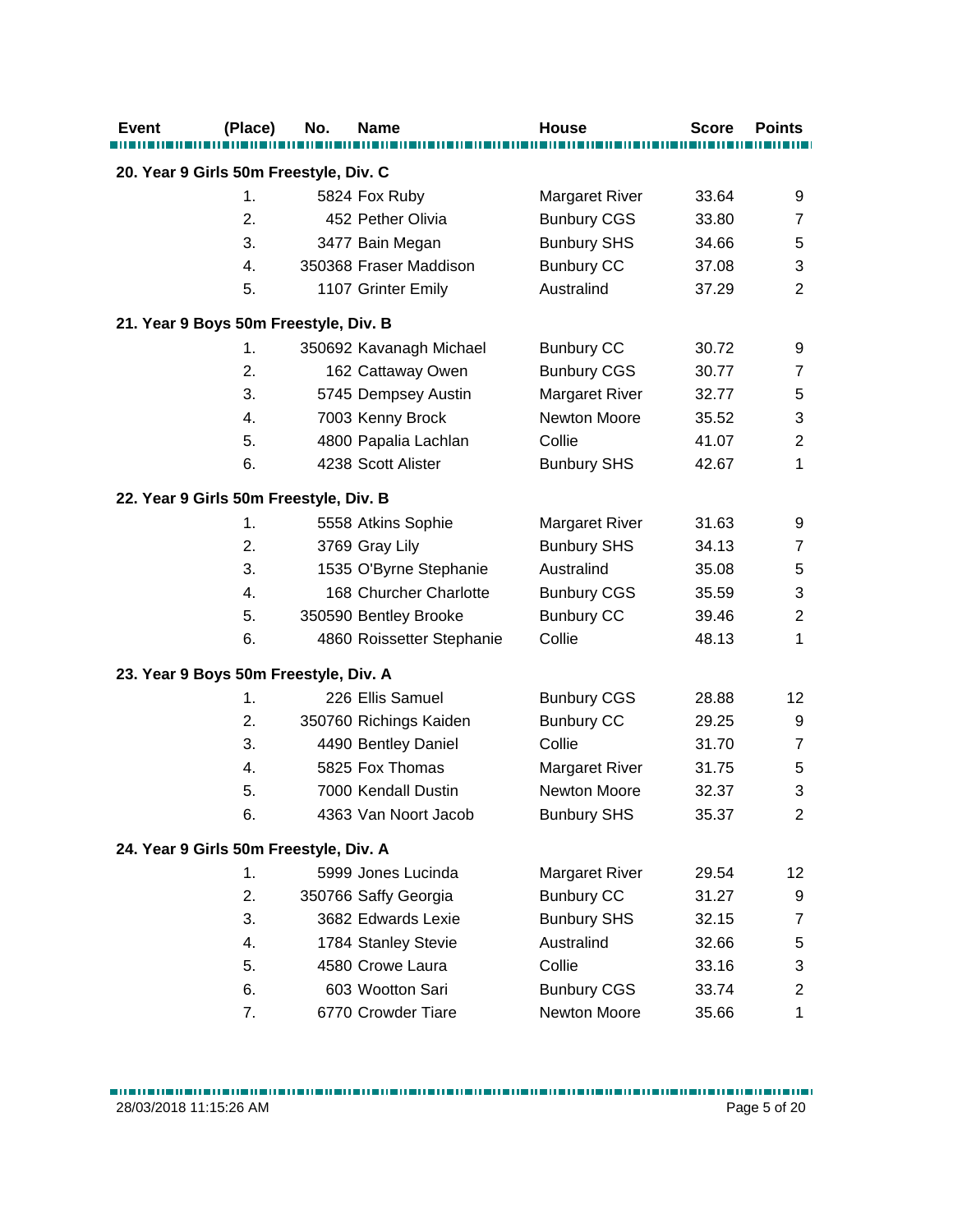| <b>Event</b>                            | (Place) | No. | <b>Name</b>              | <b>House</b>       | <b>Score</b> | <b>Points</b>    |
|-----------------------------------------|---------|-----|--------------------------|--------------------|--------------|------------------|
|                                         |         |     |                          |                    |              |                  |
| 25. Year 10 Boys 50m Freestyle, Div. D  |         |     |                          |                    |              |                  |
|                                         | 1.      |     | 142 Brothers Luke        | <b>Bunbury CGS</b> | 33.32        | 9                |
|                                         | 2.      |     | 4375 Walker Thanh        | <b>Bunbury SHS</b> | 34.43        | $\overline{7}$   |
|                                         | 3.      |     | 1471 Mosca Sebastian     | Australind         | 40.01        | 5                |
| 26. Year 10 Girls 50m Freestyle, Div. D |         |     |                          |                    |              |                  |
|                                         | 1.      |     | 544 Templeman Ayesha     | <b>Bunbury CGS</b> | 35.06        | 9                |
|                                         | 2.      |     | 975 Dunbar-Smith Samanth | Australind         | 35.15        | $\overline{7}$   |
|                                         | 3.      |     | 4378 Wallace Chloe       | <b>Bunbury SHS</b> | 35.84        | 5                |
|                                         | 4.      |     | 6736 Clark Fern          | Newton Moore       | 42.67        | 3                |
|                                         | 5.      |     | 4956 Warr-Hassall Tahlia | Collie             | 44.44        | $\overline{2}$   |
| 27. Year 10 Boys 50m Freestyle, Div. C  |         |     |                          |                    |              |                  |
|                                         | 1.      |     | 4336 Thornhill Connor    | <b>Bunbury SHS</b> | 31.92        | 9                |
|                                         | 2.      |     | 359 Luo Jing Da          | <b>Bunbury CGS</b> | 32.00        | $\overline{7}$   |
|                                         | 3.      |     | 4604 Donovan Liam        | Collie             | 37.18        | 5                |
|                                         | 4.      |     | 1509 Newman Flynn        | Australind         | 42.79        | 3                |
| 28. Year 10 Girls 50m Freestyle, Div. C |         |     |                          |                    |              |                  |
|                                         | 1.      |     | 312 Hunt Hannah          | <b>Bunbury CGS</b> | 33.31        | 9                |
|                                         | 2.      |     | 4409 Willsher Chloe      | <b>Bunbury SHS</b> | 33.42        | $\overline{7}$   |
|                                         | 3.      |     | 6608 Anderson Alexandra  | Newton Moore       | 37.41        | 5                |
|                                         | 4.      |     | 1534 O'Brien Tylah       | Australind         | 39.36        | 3                |
|                                         | 5.      |     | 4474 Beale Maddison      | Collie             | 43.08        | $\overline{2}$   |
| 29. Year 10 Boys 50m Freestyle, Div. B  |         |     |                          |                    |              |                  |
|                                         | 1.      |     | 351000 Richings Tyler    | <b>Bunbury CC</b>  | 28.84        | 9                |
|                                         | 2.      |     | 1218 Hough Brady         | Australind         | 31.30        | $\overline{7}$   |
|                                         | 3.      |     | 4380 Wallace Harrison    | <b>Bunbury SHS</b> | 31.55        | 5                |
|                                         | 4.      |     | 292 Heywood Jesse        | <b>Bunbury CGS</b> | 31.61        | 3                |
|                                         | 5.      |     | 7032 Lottering Taine     | Newton Moore       | 35.59        | $\overline{2}$   |
| 30. Year 10 Girls 50m Freestyle, Div. B |         |     |                          |                    |              |                  |
|                                         | 1.      |     | 351023 Stewart Maddison  | <b>Bunbury CC</b>  | 31.44        | 9                |
|                                         | 2.      |     | 1119 Guretti Yana        | Australind         | 32.57        | $\boldsymbol{7}$ |
|                                         | 3.      |     | 585 West Maddi           | <b>Bunbury CGS</b> | 34.29        | 5                |
|                                         | 4.      |     | 4338 Tinley Emma         | <b>Bunbury SHS</b> | 38.29        | 3                |
|                                         | 5.      |     | 4841 Ramshaw Belle'      | Collie             | 45.60        | $\overline{c}$   |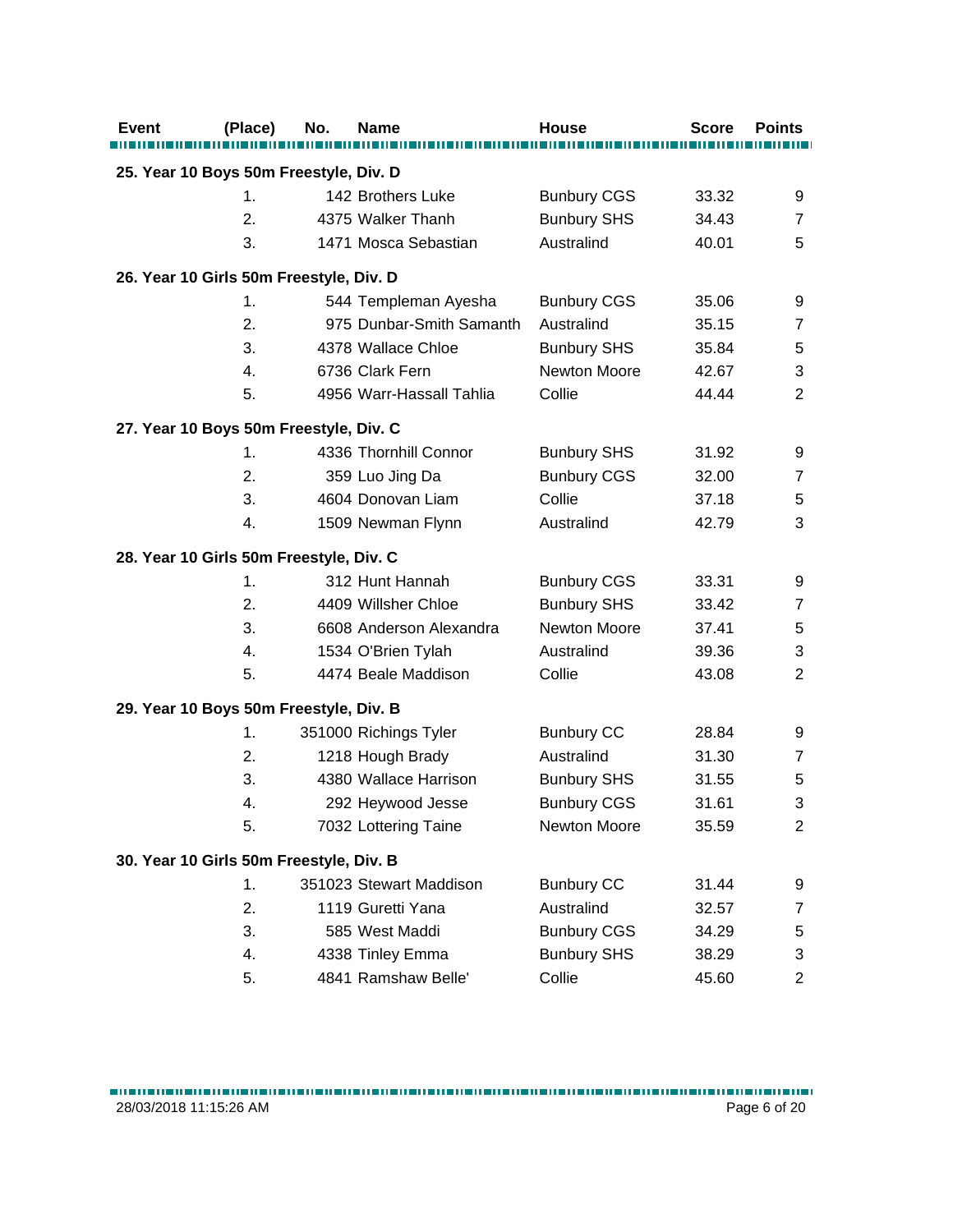| <b>Event</b>                            | (Place)        | No. | <b>Name</b>               | <b>House</b>          | <b>Score</b> | <b>Points</b>     |
|-----------------------------------------|----------------|-----|---------------------------|-----------------------|--------------|-------------------|
| 31. Year 10 Boys 50m Freestyle, Div. A  |                |     |                           |                       |              |                   |
|                                         | 1.             |     | 3612 Coulter Max          | <b>Bunbury SHS</b>    | 27.80        | 12                |
|                                         | 2.             |     | 351007 Sanders Dean       | <b>Bunbury CC</b>     | 28.77        | 9                 |
|                                         | 3.             |     | 5626 Buckland Ethan       | <b>Margaret River</b> | 29.05        | $\overline{7}$    |
|                                         | 4.             |     | 350000 Van Rensburg Janse | <b>Bunbury CGS</b>    | 30.90        | 5                 |
|                                         | 5.             |     | 4972 Whiteaker Hayden     | Collie                | 34.50        | 3                 |
|                                         | 6.             |     | 6977 Iley Leighton        | Newton Moore          | 40.10        | $\overline{2}$    |
| 32. Year 10 Girls 50m Freestyle, Div. A |                |     |                           |                       |              |                   |
|                                         | $\mathbf{1}$ . |     | 350981 Parsons Rori       | <b>Bunbury CC</b>     | 29.39        | $12 \overline{ }$ |
|                                         | 2.             |     | 3893 Johnson Alice        | <b>Bunbury SHS</b>    | 29.92        | 9                 |
|                                         | 3.             |     | 588 Whittaker Bronte      | <b>Bunbury CGS</b>    | 31.97        | $\overline{7}$    |
|                                         | 4.             |     | 1725 Scott Amber          | Australind            | 33.88        | 5                 |
|                                         | 5.             |     | 4686 Hindle Jade          | Collie                | 38.47        | 3                 |
| 41. Year 7 Boys 50m Butterfly, Div. A   |                |     |                           |                       |              |                   |
|                                         | $\mathbf{1}$ . |     | 350228 Saffy Alex         | <b>Bunbury CC</b>     | 36.35        | $12 \overline{ }$ |
|                                         | 2.             |     | 313 Hunt Joshua           | <b>Bunbury CGS</b>    | 44.59        | 9                 |
|                                         | 3.             |     | 1482 Mulcahy Liam         | Australind            | 45.56        | $\overline{7}$    |
|                                         | 4.             |     | 6220 O'Beirne Max         | <b>Margaret River</b> | 49.45        | $\,$ 5 $\,$       |
|                                         | 5.             |     | 4506 Boyle Archie         | Collie                | 52.26        | 3                 |
|                                         | 6.             |     | 3650 Doddy Joel           | <b>Bunbury SHS</b>    | 57.35        | $\overline{2}$    |
| 42. Year 7 Girls 50m Butterfly, Div. A  |                |     |                           |                       |              |                   |
|                                         | 1.             |     | 3679 Edwards Brooke       | <b>Bunbury SHS</b>    | 38.76        | 12                |
|                                         | 2.             |     | 350111 Harvey Calista     | <b>Bunbury CC</b>     | 40.61        | 9                 |
|                                         | 3.             |     | 527 Stegmann Emma         | <b>Bunbury CGS</b>    | 42.42        | $\overline{7}$    |
|                                         | 4.             |     | 6244 Palmateer Matilda    | <b>Margaret River</b> | 43.02        | 5                 |
|                                         | 5.             |     | 1925 Wagstaff Mia         | Australind            | 44.60        | 3                 |
|                                         | 6.             |     | 4888 Shepherd Emilea      | Collie                | 46.22        | $\overline{2}$    |
|                                         | 7.             |     | 6728 Chatfield Kaitlyn    | Newton Moore          | 48.59        | $\mathbf{1}$      |
| 43. Year 8 Boys 50m Butterfly, Div. A   |                |     |                           |                       |              |                   |
|                                         | 1.             |     | 350518 Smith Jye          | <b>Bunbury CC</b>     | 41.97        | 12                |
|                                         | 2.             |     | 4102 Palmer Andaman       | <b>Bunbury SHS</b>    | 43.85        | 9                 |
|                                         | 3.             |     | 5603 Bonelli Timon        | <b>Margaret River</b> | 44.80        | $\overline{7}$    |
|                                         | 4.             |     | 1451 Miller Jack          | Australind            | 50.19        | 5                 |
|                                         | 5.             |     | 424 Noonan Eamon          | <b>Bunbury CGS</b>    | 53.58        | 3                 |
|                                         | 6.             |     | 7315 Vardy Liam           | Newton Moore          | 57.33        | $\overline{c}$    |
|                                         | 7.             |     | 4480 Becker Brady         | Collie                | 57.42        | $\mathbf 1$       |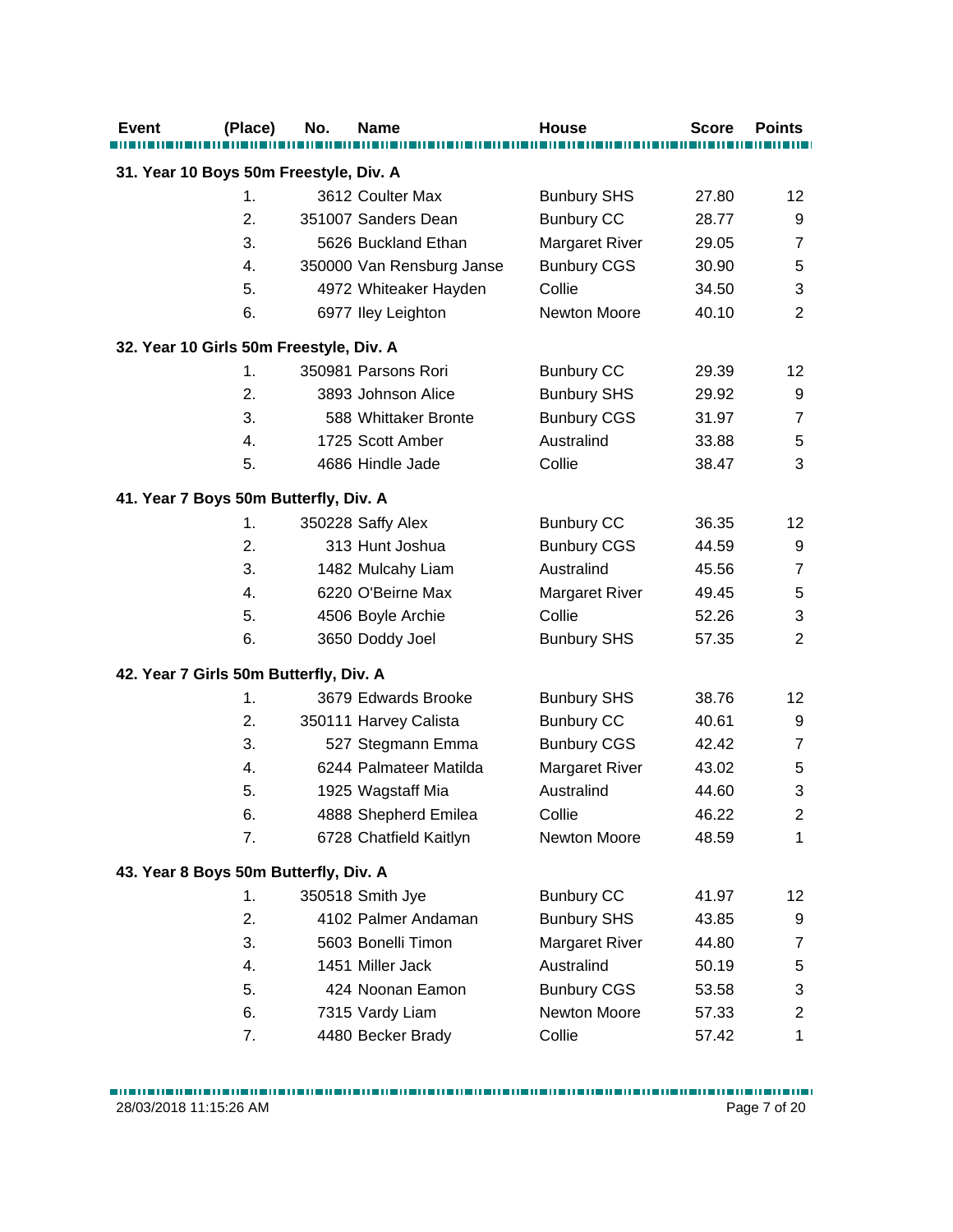| Event | (Place)                                 | No. | Name                      | <b>House</b>          | Score   | <b>Points</b>  |
|-------|-----------------------------------------|-----|---------------------------|-----------------------|---------|----------------|
|       | 44. Year 8 Girls 50m Butterfly, Div. A  |     |                           |                       |         |                |
|       | 1.                                      |     | 3791 Hales Georgia        | <b>Bunbury SHS</b>    | 34.46   | 12             |
|       | 2.                                      |     | 350482 Parsons Amity      | <b>Bunbury CC</b>     | 34.64   | 9              |
|       | 3.                                      |     | 6379 Scott Mia            | <b>Margaret River</b> | 42.37   | $\overline{7}$ |
|       | 4.                                      |     | 495 Seymour-Farley Lucy   | <b>Bunbury CGS</b>    | 44.50   | 5              |
|       | 5.                                      |     | 1518 Norrish Brooklyn     | Australind            | 54.44   | 3              |
|       | 6.                                      |     | 4520 Buckle Liza (Bibi)   | Collie                | 1:05.27 | 2              |
|       | 45. Year 9 Boys 50m Butterfly, Div. A   |     |                           |                       |         |                |
|       | 1.                                      |     | 226 Ellis Samuel          | <b>Bunbury CGS</b>    | 30.12   | 12             |
|       | 2.                                      |     | 350760 Richings Kaiden    | <b>Bunbury CC</b>     | 32.36   | 9              |
|       | 3.                                      |     | 5825 Fox Thomas           | Margaret River        | 37.74   | $\overline{7}$ |
|       | 4.                                      |     | 4490 Bentley Daniel       | Collie                | 44.13   | 5              |
|       | 5.                                      |     | 4363 Van Noort Jacob      | <b>Bunbury SHS</b>    | 55.85   | 3              |
|       | 46. Year 9 Girls 50m Butterfly, Div. A  |     |                           |                       |         |                |
|       | 1.                                      |     | 5999 Jones Lucinda        | <b>Margaret River</b> | 31.96   | 12             |
|       | 2.                                      |     | 350766 Saffy Georgia      | <b>Bunbury CC</b>     | 32.89   | 9              |
|       | 3.                                      |     | 3682 Edwards Lexie        | <b>Bunbury SHS</b>    | 36.55   | $\overline{7}$ |
|       | 4.                                      |     | 1535 O'Byrne Stephanie    | Australind            | 39.22   | 5              |
|       | 5.                                      |     | 4580 Crowe Laura          | Collie                | 41.24   | 3              |
|       | 6.                                      |     | 6770 Crowder Tiare        | Newton Moore          | 41.63   | $\overline{2}$ |
|       | 7 <sub>1</sub>                          |     | 168 Churcher Charlotte    | <b>Bunbury CGS</b>    | 42.31   | 1              |
|       | 47. Year 10 Boys 50m Butterfly, Div. A  |     |                           |                       |         |                |
|       | 1.                                      |     | 3612 Coulter Max          | <b>Bunbury SHS</b>    | 32.10   | 12             |
|       | 2.                                      |     | 5626 Buckland Ethan       | <b>Margaret River</b> | 32.45   | 9              |
|       | 3.                                      |     | 351000 Richings Tyler     | <b>Bunbury CC</b>     | 33.38   | $\overline{7}$ |
|       | 4.                                      |     | 350000 Van Rensburg Janse | <b>Bunbury CGS</b>    | 35.66   | 5              |
|       | 48. Year 10 Girls 50m Butterfly, Div. A |     |                           |                       |         |                |
|       | 1.                                      |     | 3893 Johnson Alice        | <b>Bunbury SHS</b>    | 32.92   | 12             |
|       | 2.                                      |     | 350981 Parsons Rori       | <b>Bunbury CC</b>     | 33.17   | 9              |
|       | 3.                                      |     | 1119 Guretti Yana         | Australind            | 38.18   | $\overline{7}$ |
|       | 4.                                      |     | 588 Whittaker Bronte      | <b>Bunbury CGS</b>    | 39.85   | 5              |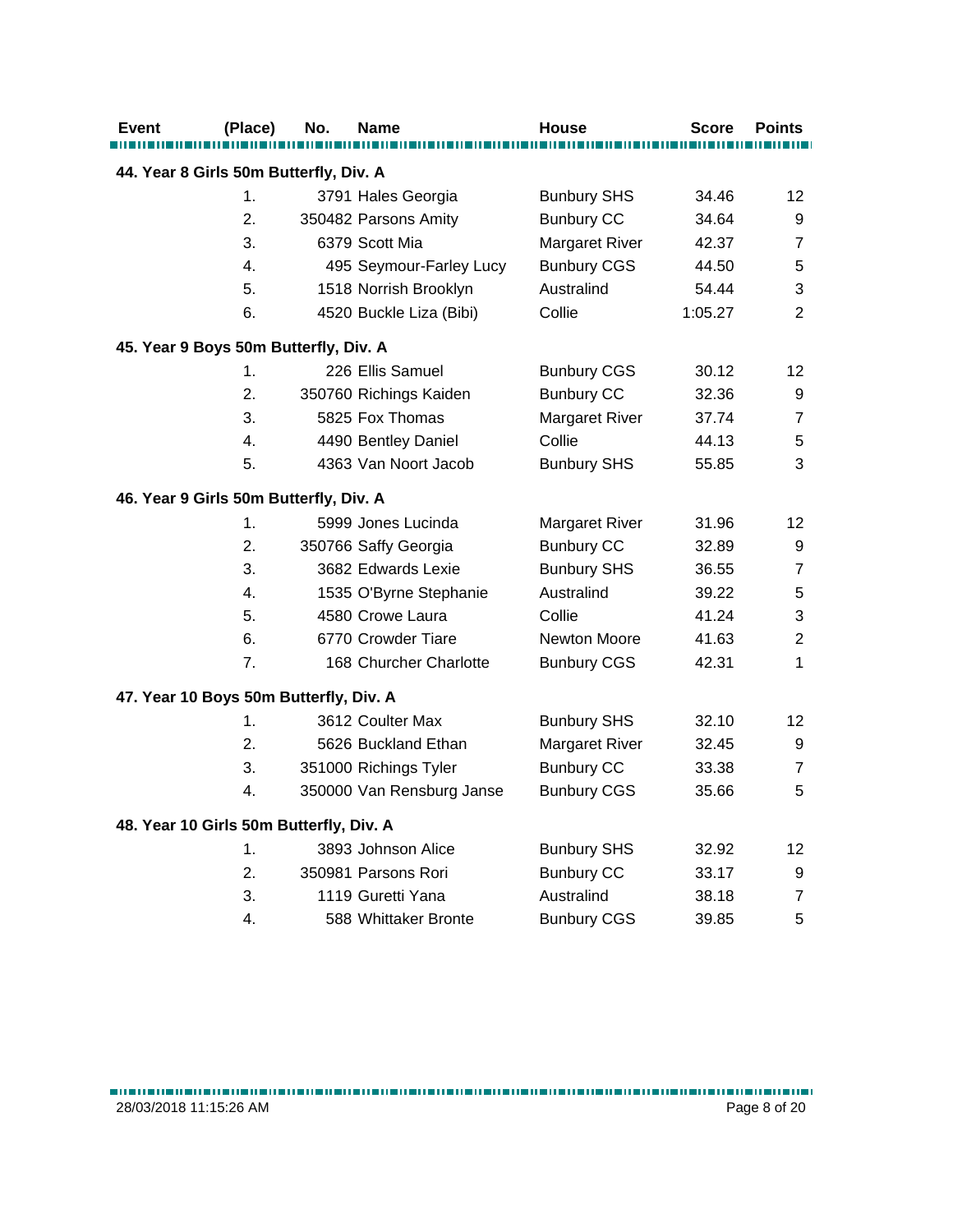| <b>Event</b>                              | (Place)       | No. | <b>Name</b>              | <b>House</b>          | <b>Score</b> | <b>Points</b>             |
|-------------------------------------------|---------------|-----|--------------------------|-----------------------|--------------|---------------------------|
| 53. Year 7 Boys 50m Breaststroke, Div. B  |               |     |                          |                       |              |                           |
|                                           | $\mathbf 1$ . |     | 152 Butler Van           | <b>Bunbury CGS</b>    | 47.09        | 9                         |
|                                           | 2.            |     | 350228 Saffy Alex        | <b>Bunbury CC</b>     | 47.42        | 7                         |
|                                           | 3.            |     | 6220 O'Beirne Max        | <b>Margaret River</b> | 51.26        | 5                         |
|                                           | 4.            |     | 3650 Doddy Joel          | <b>Bunbury SHS</b>    | 55.06        | $\ensuremath{\mathsf{3}}$ |
|                                           | 5.            |     | 1464 Morley Dominic      | Australind            | 57.43        | $\overline{2}$            |
|                                           | 6.            |     | 4657 Gooch Devin         | Collie                | 57.87        | 1                         |
|                                           | 7.            |     | 6612 Archer Felix        | Newton Moore          | 1:05.37      | 1                         |
| 54. Year 7 Girls 50m Breaststroke, Div. B |               |     |                          |                       |              |                           |
|                                           | 1.            |     | 350111 Harvey Calista    | <b>Bunbury CC</b>     | 49.63        | 9                         |
|                                           | 2.            |     | 249 Frost Ella           | <b>Bunbury CGS</b>    | 51.92        | $\overline{7}$            |
|                                           | 3.            |     | 6244 Palmateer Matilda   | <b>Margaret River</b> | 52.80        | 5                         |
|                                           | 4.            |     | 3479 Banks Rosie         | <b>Bunbury SHS</b>    | 54.04        | 3                         |
|                                           | 5.            |     | 7050 Martin Amalee       | <b>Newton Moore</b>   | 55.87        | $\overline{2}$            |
|                                           | 6.            |     | 4957 Washer Skye         | Collie                | 56.39        | $\mathbf{1}$              |
|                                           | 7.            |     | 1231 Hudson Silva-Jade   | Australind            | 58.20        | 1                         |
| 55. Year 7 Boys 50m Breaststroke, Div. A  |               |     |                          |                       |              |                           |
|                                           | 1.            |     | 350054 Davies Laughlan   | <b>Bunbury CC</b>     | 45.90        | 12                        |
|                                           | 2.            |     | 4506 Boyle Archie        | Collie                | 47.15        | $\boldsymbol{9}$          |
|                                           | 3.            |     | 6429 Somerset Angus      | <b>Margaret River</b> | 51.11        | $\overline{7}$            |
|                                           | 4.            |     | 313 Hunt Joshua          | <b>Bunbury CGS</b>    | 51.15        | 5                         |
|                                           | 5.            |     | 1482 Mulcahy Liam        | Australind            | 51.93        | 3                         |
|                                           | 6.            |     | 3828 Hiscox Sebastian    | <b>Bunbury SHS</b>    | 54.48        | $\overline{2}$            |
|                                           | 7.            |     | 7317 Walker Lochlainn    | Newton Moore          | 1:11.68      | 1                         |
| 56. Year 7 Girls 50m Breaststroke, Div. A |               |     |                          |                       |              |                           |
|                                           | 1.            |     | 350243 Stewart Arrabella | <b>Bunbury CC</b>     | 43.67        | 12                        |
|                                           | 2.            |     | 3679 Edwards Brooke      | <b>Bunbury SHS</b>    | 44.12        | 9                         |
|                                           | 3.            |     | 581 Watts Meghan         | <b>Bunbury CGS</b>    | 46.33        | $\overline{7}$            |
|                                           | 4.            |     | 5685 Coffey Rianna       | <b>Margaret River</b> | 47.36        | 5                         |
|                                           | 5.            |     | 1389 Marriott Jacinta    | Australind            | 47.93        | 3                         |
|                                           | 6.            |     | 4888 Shepherd Emilea     | Collie                | 55.72        | $\overline{2}$            |
| 57. Year 8 Boys 50m Breaststroke, Div. B  |               |     |                          |                       |              |                           |
|                                           | 1.            |     | 6574 Worsley George      | <b>Margaret River</b> | 49.81        | 9                         |
|                                           | 2.            |     | 350281 Adams Jack        | <b>Bunbury CC</b>     | 51.24        | 7                         |
|                                           | 3.            |     | 3575 Cates Will          | <b>Bunbury SHS</b>    | 52.04        | 5                         |
|                                           | 4.            |     | 347 Lea Luke             | <b>Bunbury CGS</b>    | 52.41        | 3                         |
|                                           | 5.            |     | 4979 Williams Flynn      | Collie                | 54.91        | $\overline{c}$            |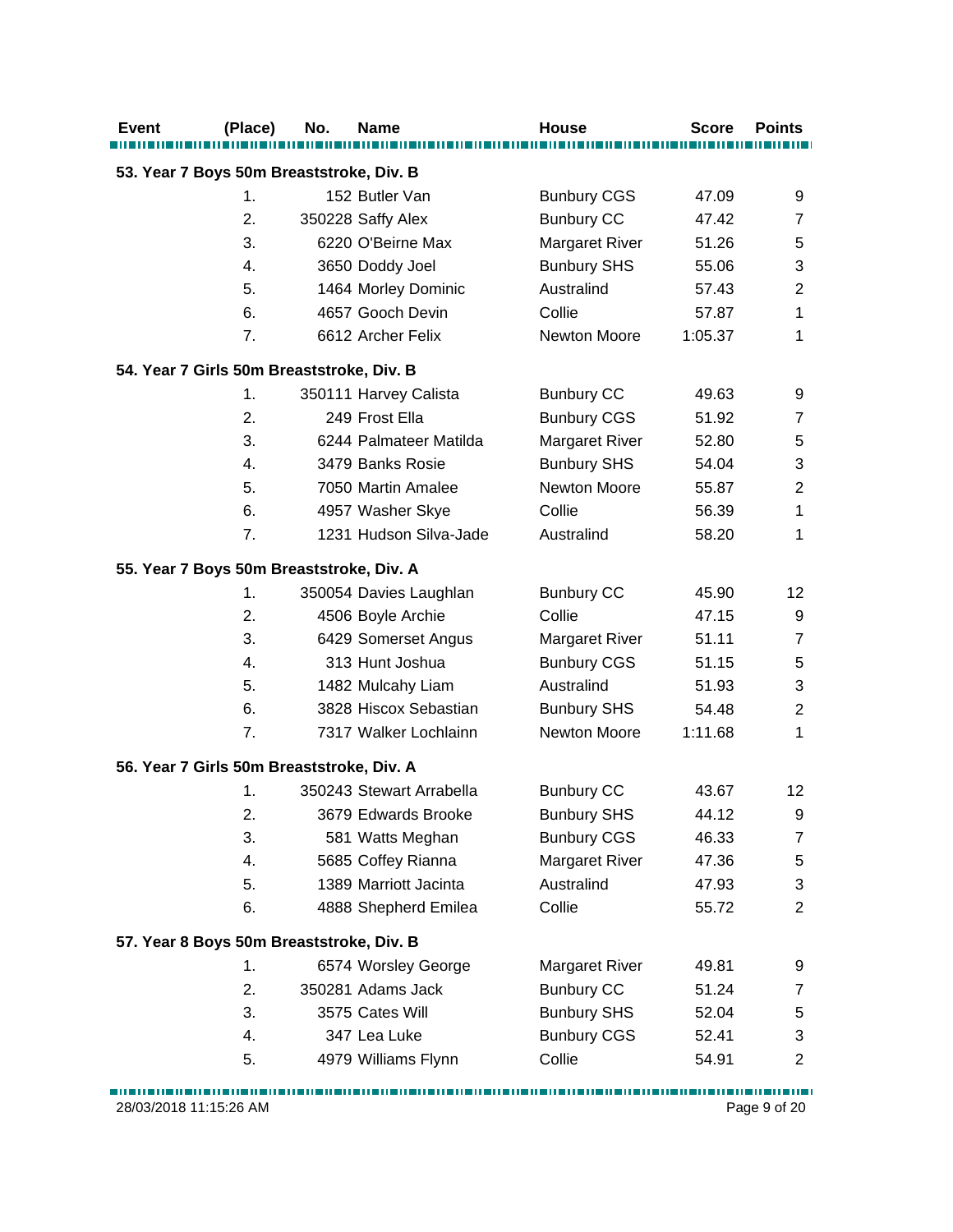| <b>Event</b>                              | (Place)        | No. | Name                        | <b>House</b>          | Score   | <b>Points</b>             |  |  |  |
|-------------------------------------------|----------------|-----|-----------------------------|-----------------------|---------|---------------------------|--|--|--|
| 58. Year 8 Girls 50m Breaststroke, Div. B |                |     |                             |                       |         |                           |  |  |  |
|                                           | $\mathbf{1}$ . |     | 6107 Martins-Oliveira Julie | <b>Margaret River</b> | 43.55   | 9                         |  |  |  |
|                                           | 2.             |     | 3823 Heyworth Annabelle     | <b>Bunbury SHS</b>    | 45.43   | 7                         |  |  |  |
|                                           | 3.             |     | 120 Bauza Nicole            | <b>Bunbury CGS</b>    | 49.24   | 5                         |  |  |  |
|                                           | 4.             |     | 350556 White Eliana         | <b>Bunbury CC</b>     | 50.59   | 3                         |  |  |  |
|                                           | 5.             |     | 1609 Powell Mia             | Australind            | 57.01   | $\overline{2}$            |  |  |  |
|                                           | 6.             |     | 6587 Abbs Haylee            | Newton Moore          | 1:01.47 | 1                         |  |  |  |
|                                           | 7.             |     | 4520 Buckle Liza (Bibi)     | Collie                | 1:07.84 | 1                         |  |  |  |
| 59. Year 8 Boys 50m Breaststroke, Div. A  |                |     |                             |                       |         |                           |  |  |  |
|                                           | 1.             |     | 350487 Pedley William       | <b>Bunbury CC</b>     | 43.76   | 12                        |  |  |  |
|                                           | 2.             |     | 6375 Schaafsma Brodie       | <b>Margaret River</b> | 44.50   | 9                         |  |  |  |
|                                           | 3.             |     | 4532 Carter Sheymus         | Collie                | 47.87   | $\overline{7}$            |  |  |  |
|                                           | 4.             |     | 4102 Palmer Andaman         | <b>Bunbury SHS</b>    | 48.32   | $\mathbf 5$               |  |  |  |
|                                           | 5.             |     | 1451 Miller Jack            | Australind            | 48.62   | $\ensuremath{\mathsf{3}}$ |  |  |  |
|                                           | 6.             |     | 558 Townsend-Hyde Jake      | <b>Bunbury CGS</b>    | 50.30   | $\overline{2}$            |  |  |  |
|                                           | 7.             |     | 7315 Vardy Liam             | Newton Moore          | 57.14   | $\mathbf{1}$              |  |  |  |
| 60. Year 8 Girls 50m Breaststroke, Div. A |                |     |                             |                       |         |                           |  |  |  |
|                                           | 1.             |     | 350482 Parsons Amity        | <b>Bunbury CC</b>     | 41.98   | $12 \overline{ }$         |  |  |  |
|                                           | 2.             |     | 5544 Andrews Ruby           | <b>Margaret River</b> | 44.22   | 9                         |  |  |  |
|                                           | 3.             |     | 3791 Hales Georgia          | <b>Bunbury SHS</b>    | 44.92   | $\overline{7}$            |  |  |  |
|                                           | 4.             |     | 495 Seymour-Farley Lucy     | <b>Bunbury CGS</b>    | 49.03   | 5                         |  |  |  |
|                                           | 5.             |     | 6915 Harrington Emma        | Newton Moore          | 52.57   | 3                         |  |  |  |
|                                           | 6.             |     | 4670 Hanns Brydie           | Collie                | 59.05   | $\overline{2}$            |  |  |  |
|                                           | 7.             |     | 783 Brown Claire            | Australind            | 59.48   | 1                         |  |  |  |
| 61. Year 9 Boys 50m Breaststroke, Div. B  |                |     |                             |                       |         |                           |  |  |  |
|                                           | 1.             |     | 226 Ellis Samuel            | <b>Bunbury CGS</b>    | 42.04   | 9                         |  |  |  |
|                                           | 2.             |     | 6264 Payet Tomas            | Margaret River        | 44.09   | 7                         |  |  |  |
|                                           | 3.             |     | 350776 Smith Stirling       | <b>Bunbury CC</b>     | 44.25   | 5                         |  |  |  |
|                                           | 4.             |     | 4919 Stinten Darcy          | Collie                | 56.76   | 3                         |  |  |  |
|                                           | 5.             |     | 3555 Buswell Jack           | <b>Bunbury SHS</b>    | 1:01.47 | $\overline{2}$            |  |  |  |
| 62. Year 9 Girls 50m Breaststroke, Div. B |                |     |                             |                       |         |                           |  |  |  |
|                                           | 1.             |     | 281 Harris Imogen           | <b>Bunbury CGS</b>    | 43.42   | 9                         |  |  |  |
|                                           | 2.             |     | 5558 Atkins Sophie          | <b>Margaret River</b> | 44.08   | $\overline{7}$            |  |  |  |
|                                           | 3.             |     | 3769 Gray Lily              | <b>Bunbury SHS</b>    | 44.36   | 5                         |  |  |  |
|                                           | 4.             |     | 1107 Grinter Emily          | Australind            | 48.40   | 3                         |  |  |  |
|                                           | 5.             |     | 350590 Bentley Brooke       | <b>Bunbury CC</b>     | 49.27   | $\overline{c}$            |  |  |  |
|                                           | 6.             |     | 4860 Roissetter Stephanie   | Collie                | 1:10.26 | 1                         |  |  |  |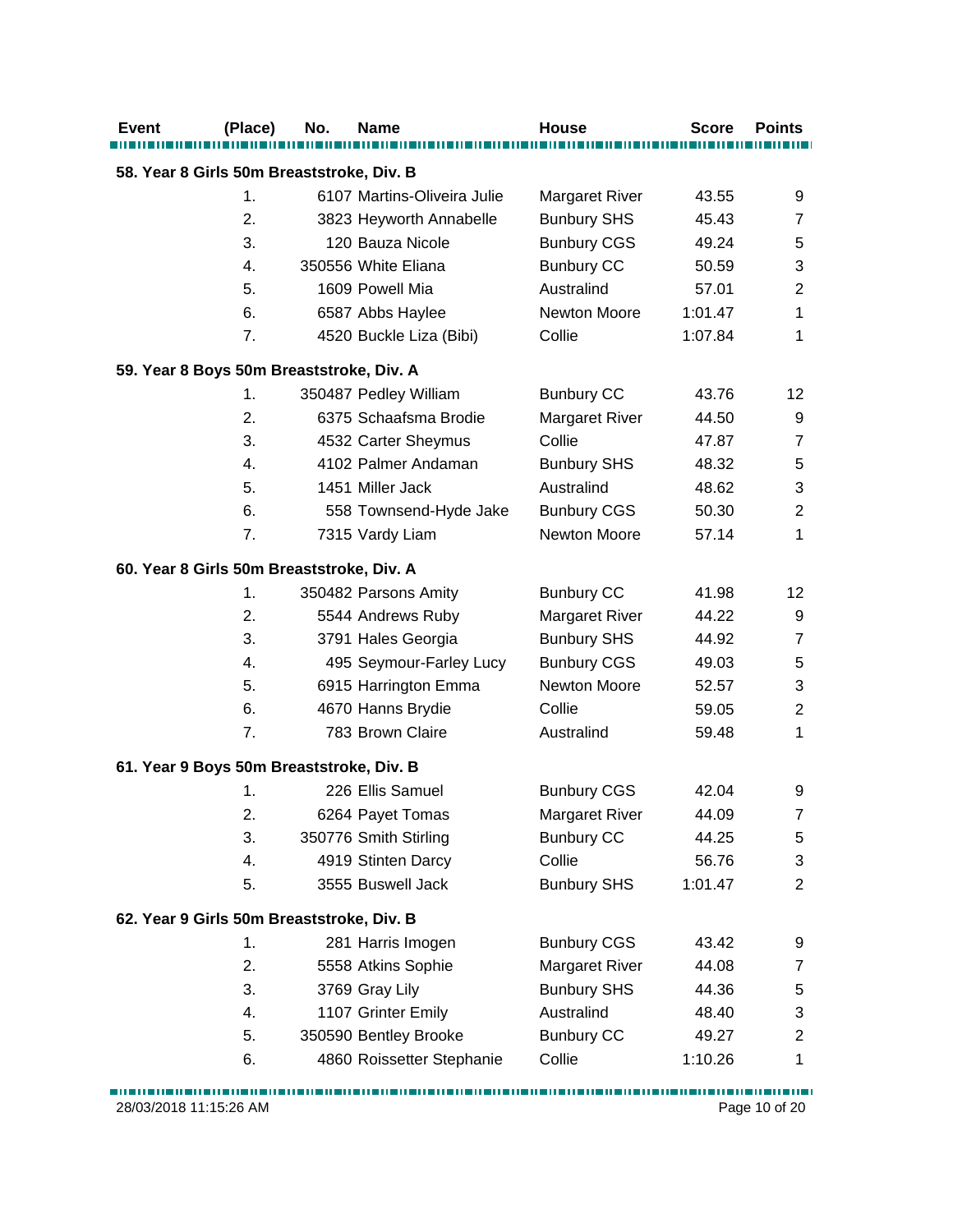| <b>Event</b>                               | (Place) | No. | <b>Name</b>               | <b>House</b>          | <b>Score</b> | <b>Points</b>           |
|--------------------------------------------|---------|-----|---------------------------|-----------------------|--------------|-------------------------|
| 63. Year 9 Boys 50m Breaststroke, Div. A   |         |     |                           |                       |              |                         |
|                                            | 1.      |     | 350760 Richings Kaiden    | <b>Bunbury CC</b>     | 38.39        | 12                      |
|                                            | 2.      |     | 162 Cattaway Owen         | <b>Bunbury CGS</b>    | 43.32        | 9                       |
|                                            | 3.      |     | 5825 Fox Thomas           | <b>Margaret River</b> | 44.54        | $\overline{7}$          |
|                                            | 4.      |     | 7000 Kendall Dustin       | Newton Moore          | 48.99        | $\mathbf 5$             |
|                                            | 5.      |     | 4363 Van Noort Jacob      | <b>Bunbury SHS</b>    | 51.26        | 3                       |
|                                            | 6.      |     | 4490 Bentley Daniel       | Collie                | 51.67        | $\overline{2}$          |
| 64. Year 9 Girls 50m Breaststroke, Div. A  |         |     |                           |                       |              |                         |
|                                            | 1.      |     | 350766 Saffy Georgia      | <b>Bunbury CC</b>     | 38.91        | 12                      |
|                                            | 2.      |     | 109 Anderson Tara         | <b>Bunbury CGS</b>    | 42.95        | 9                       |
|                                            | 3.      |     | 4580 Crowe Laura          | Collie                | 42.98        | $\overline{7}$          |
|                                            | 4.      |     | 1784 Stanley Stevie       | Australind            | 43.19        | 5                       |
|                                            | 5.      |     | 5999 Jones Lucinda        | <b>Margaret River</b> | 43.94        | 3                       |
|                                            | 6.      |     | 3477 Bain Megan           | <b>Bunbury SHS</b>    | 47.22        | $\overline{2}$          |
|                                            | 7.      |     | 6770 Crowder Tiare        | Newton Moore          | 47.25        | 1                       |
| 65. Year 10 Boys 50m Breaststroke, Div. B  |         |     |                           |                       |              |                         |
|                                            | 1.      |     | 351000 Richings Tyler     | <b>Bunbury CC</b>     | 40.56        | 9                       |
|                                            | 2.      |     | 359 Luo Jing Da           | <b>Bunbury CGS</b>    | 42.99        | $\overline{7}$          |
|                                            | 3.      |     | 4380 Wallace Harrison     | <b>Bunbury SHS</b>    | 45.59        | $\mathbf 5$             |
|                                            | 4.      |     | 1218 Hough Brady          | Australind            | 45.99        | 3                       |
|                                            | 5.      |     | 6977 Iley Leighton        | Newton Moore          | 49.23        | $\overline{2}$          |
|                                            | 6.      |     | 4604 Donovan Liam         | Collie                | 51.47        | 1                       |
| 66. Year 10 Girls 50m Breaststroke, Div. B |         |     |                           |                       |              |                         |
|                                            | 1.      |     | 350981 Parsons Rori       | <b>Bunbury CC</b>     | 41.76        | 9                       |
|                                            | 2.      |     | 1725 Scott Amber          | Australind            | 43.37        | $\overline{7}$          |
|                                            | 3.      |     | 588 Whittaker Bronte      | <b>Bunbury CGS</b>    | 46.23        | 5                       |
|                                            | 4.      |     | 4338 Tinley Emma          | <b>Bunbury SHS</b>    | 49.96        | 3                       |
|                                            | 5.      |     | 7302 Trowles Peppa        | Newton Moore          | 56.17        | $\overline{\mathbf{c}}$ |
|                                            | 6.      |     | 4841 Ramshaw Belle'       | Collie                | 58.74        | 1                       |
| 67. Year 10 Boys 50m Breaststroke, Div. A  |         |     |                           |                       |              |                         |
|                                            | 1.      |     | 5626 Buckland Ethan       | <b>Margaret River</b> | 38.91        | 12                      |
|                                            | 2.      |     | 351007 Sanders Dean       | <b>Bunbury CC</b>     | 39.15        | 9                       |
|                                            | 3.      |     | 3612 Coulter Max          | <b>Bunbury SHS</b>    | 41.37        | $\overline{7}$          |
|                                            | 4.      |     | 350000 Van Rensburg Janse | <b>Bunbury CGS</b>    | 44.12        | 5                       |
|                                            | 5.      |     | 4972 Whiteaker Hayden     | Collie                | 54.68        | 3                       |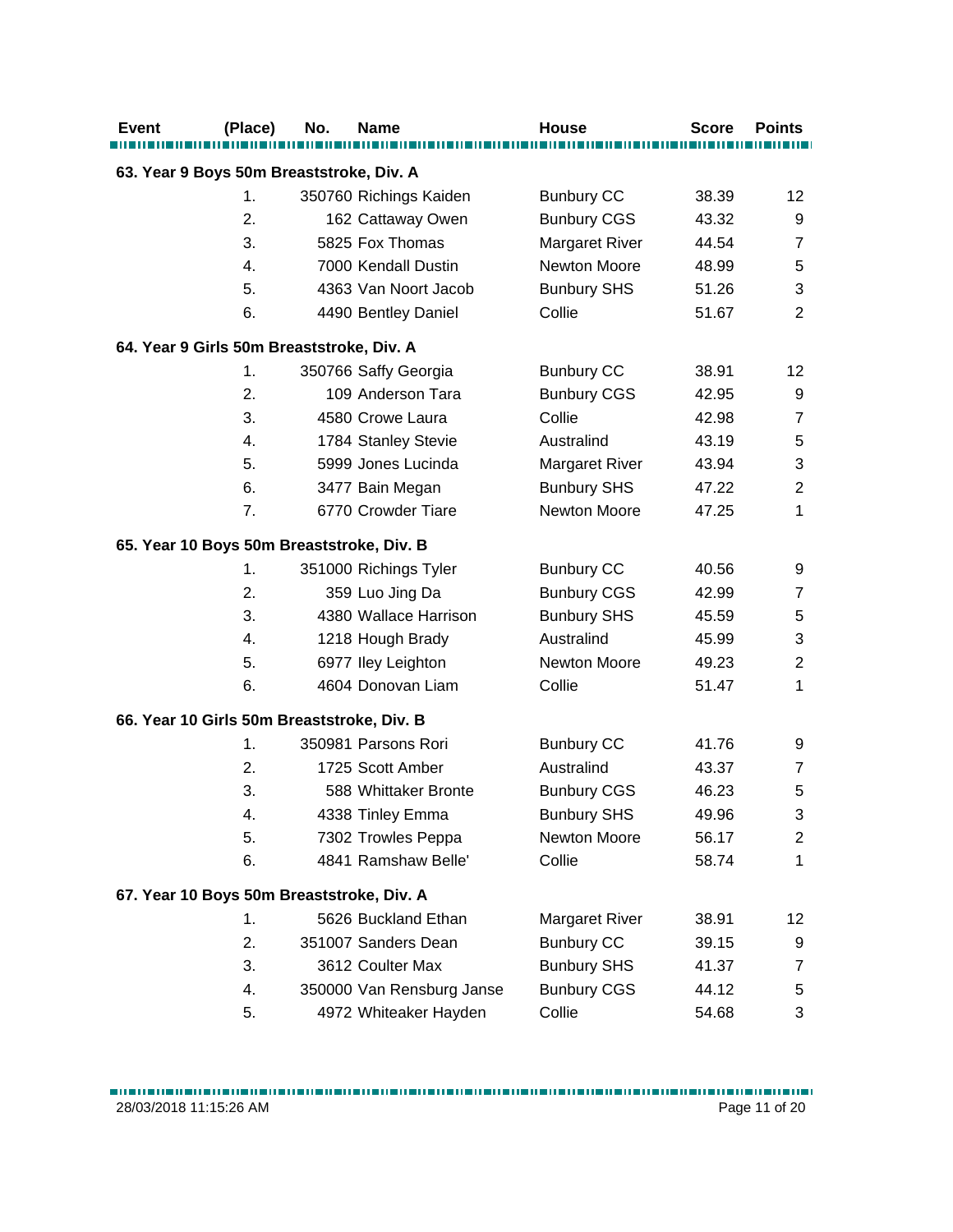| <b>Event</b>                               | (Place)        | No. | Name                     | <b>House</b>          | <b>Score</b> | <b>Points</b>     |  |  |
|--------------------------------------------|----------------|-----|--------------------------|-----------------------|--------------|-------------------|--|--|
| 68. Year 10 Girls 50m Breaststroke, Div. A |                |     |                          |                       |              |                   |  |  |
|                                            | $\mathbf{1}$ . |     | 351023 Stewart Maddison  | <b>Bunbury CC</b>     | 41.13        | 12                |  |  |
|                                            | 2.             |     | 1119 Guretti Yana        | Australind            | 42.29        | 9                 |  |  |
|                                            | 3.             |     | 3893 Johnson Alice       | <b>Bunbury SHS</b>    | 44.03        | $\overline{7}$    |  |  |
|                                            | 4.             |     | 585 West Maddi           | <b>Bunbury CGS</b>    | 45.99        | 5                 |  |  |
|                                            | 5.             |     | 4686 Hindle Jade         | Collie                | 51.48        | 3                 |  |  |
| 73. Year 7 Boys 100m Freestyle, Div. A     |                |     |                          |                       |              |                   |  |  |
|                                            | 1.             |     | 350228 Saffy Alex        | <b>Bunbury CC</b>     | 1:14.25      | $12 \overline{ }$ |  |  |
|                                            | 2.             |     | 3650 Doddy Joel          | <b>Bunbury SHS</b>    | 1:20.07      | 9                 |  |  |
|                                            | 3.             |     | 313 Hunt Joshua          | <b>Bunbury CGS</b>    | 1:20.23      | $\overline{7}$    |  |  |
|                                            | 4.             |     | 1482 Mulcahy Liam        | Australind            | 1:22.65      | $\,$ 5 $\,$       |  |  |
|                                            | 5.             |     | 4506 Boyle Archie        | Collie                | 1:24.61      | 3                 |  |  |
|                                            | 6.             |     | 6220 O'Beirne Max        | <b>Margaret River</b> | 1:26.39      | $\overline{2}$    |  |  |
| 74. Year 7 Girls 100m Freestyle, Div. A    |                |     |                          |                       |              |                   |  |  |
|                                            | $\mathbf{1}$ . |     | 3679 Edwards Brooke      | <b>Bunbury SHS</b>    | 1:12.90      | $12 \overline{ }$ |  |  |
|                                            | 2.             |     | 527 Stegmann Emma        | <b>Bunbury CGS</b>    | 1:14.66      | 9                 |  |  |
|                                            | 3.             |     | 350243 Stewart Arrabella | <b>Bunbury CC</b>     | 1:16.86      | 7                 |  |  |
|                                            | 4.             |     | 4888 Shepherd Emilea     | Collie                | 1:22.01      | 5                 |  |  |
|                                            | 5.             |     | 1925 Wagstaff Mia        | Australind            | 1:25.19      | 3                 |  |  |
|                                            | 6.             |     | 6327 Ride Georgia        | <b>Margaret River</b> | 1:28.59      | $\overline{2}$    |  |  |
|                                            | 7.             |     | 7050 Martin Amalee       | Newton Moore          | 1:33.03      | 1                 |  |  |
| 75. Year 8 Boys 100m Freestyle, Div. A     |                |     |                          |                       |              |                   |  |  |
|                                            | 1.             |     | 350557 White Tristan     | <b>Bunbury CC</b>     | 1:12.88      | 12                |  |  |
|                                            | 2.             |     | 5603 Bonelli Timon       | <b>Margaret River</b> | 1:15.96      | 9                 |  |  |
|                                            | 3.             |     | 188 Darlow William       | <b>Bunbury CGS</b>    | 1:24.57      | $\overline{7}$    |  |  |
|                                            | 4.             |     | 4102 Palmer Andaman      | <b>Bunbury SHS</b>    | 1:26.75      | 5                 |  |  |
|                                            | 5.             |     | 7315 Vardy Liam          | Newton Moore          | 1:27.24      | 3                 |  |  |
|                                            | 6.             |     | 4467 Barrett Billy       | Collie                | 1:27.68      | $\overline{c}$    |  |  |
|                                            | 7.             |     | 1451 Miller Jack         | Australind            | 1:33.70      | 1                 |  |  |
| 76. Year 8 Girls 100m Freestyle, Div. A    |                |     |                          |                       |              |                   |  |  |
|                                            | $\mathbf{1}$ . |     | 350482 Parsons Amity     | <b>Bunbury CC</b>     | 1:05.97      | 12                |  |  |
|                                            | 2.             |     | 3791 Hales Georgia       | <b>Bunbury SHS</b>    | 1:10.23      | 9                 |  |  |
|                                            | 3.             |     | 6554 Willmott Imogen     | <b>Margaret River</b> | 1:19.37      | $\overline{7}$    |  |  |
|                                            | 4.             |     | 495 Seymour-Farley Lucy  | <b>Bunbury CGS</b>    | 1:21.24      | 5                 |  |  |
|                                            | 5.             |     | 1518 Norrish Brooklyn    | Australind            | 1:33.80      | 3                 |  |  |
|                                            | 6.             |     | 4670 Hanns Brydie        | Collie                | 1:41.18      | $\overline{c}$    |  |  |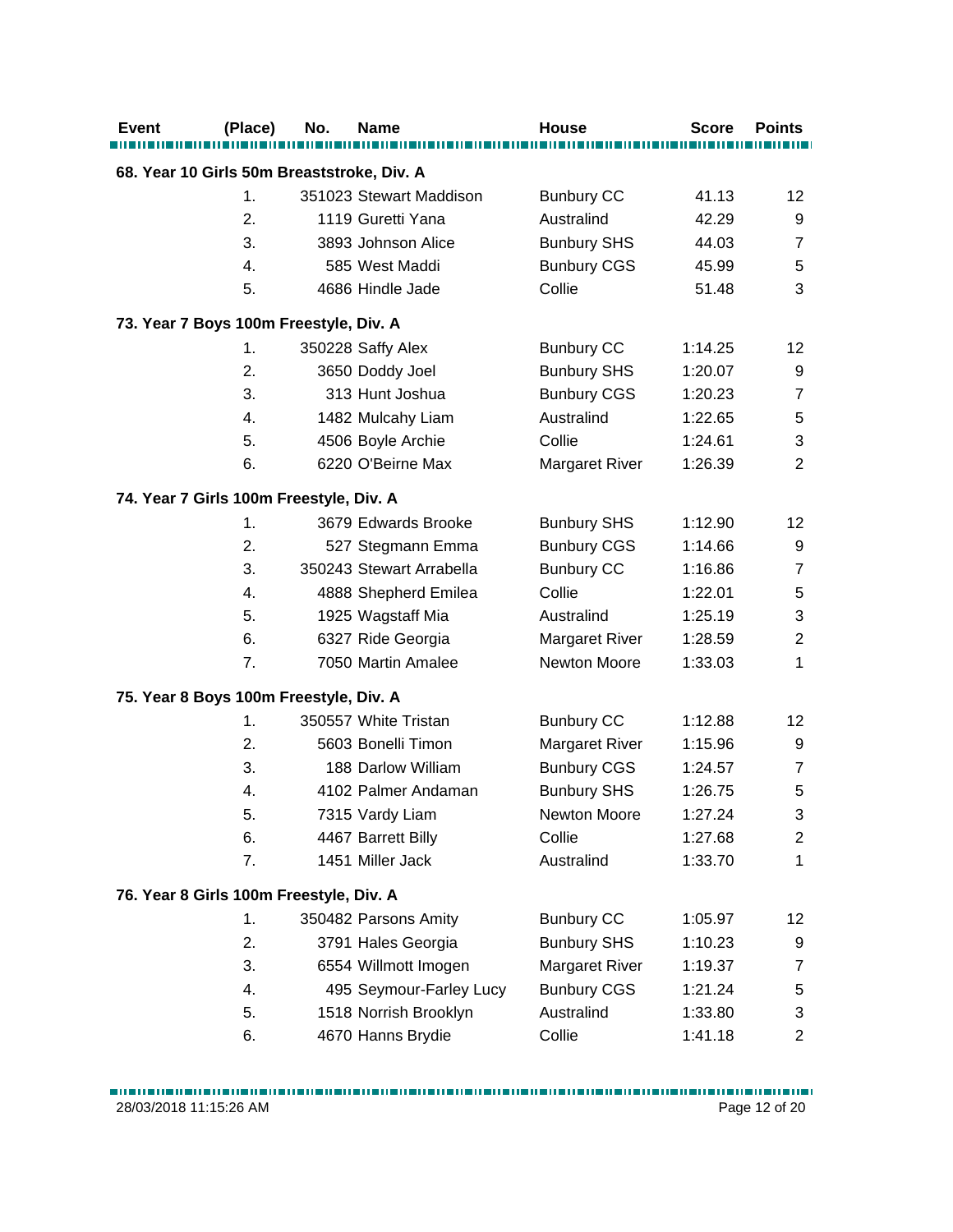| <b>Event</b>                             | (Place) | No. | <b>Name</b>                                        | <b>House</b>          | <b>Score</b> | <b>Points</b>    |
|------------------------------------------|---------|-----|----------------------------------------------------|-----------------------|--------------|------------------|
|                                          |         |     |                                                    |                       |              |                  |
| 77. Year 9 Boys 100m Freestyle, Div. A   |         |     |                                                    |                       |              |                  |
|                                          | 1.      |     | 226 Ellis Samuel                                   | <b>Bunbury CGS</b>    | 1:02.86      | 12               |
|                                          | 2.      |     | 350760 Richings Kaiden                             | <b>Bunbury CC</b>     | 1:03.24      | 9                |
|                                          | 3.      |     | 5825 Fox Thomas                                    | <b>Margaret River</b> | 1:13.70      | $\overline{7}$   |
|                                          | 4.      |     | 4490 Bentley Daniel                                | Collie                | 1:14.99      | 5                |
|                                          | 5.      |     | 7000 Kendall Dustin                                | Newton Moore          | 1:18.85      | 3                |
|                                          | 6.      |     | 4363 Van Noort Jacob                               | <b>Bunbury SHS</b>    | 1:36.49      | $\overline{2}$   |
| 78. Year 9 Girls 100m Freestyle, Div. A  |         |     |                                                    |                       |              |                  |
|                                          | 1.      |     | 5999 Jones Lucinda                                 | <b>Margaret River</b> | 1:04.42      | 12               |
|                                          | 2.      |     | 350766 Saffy Georgia                               | <b>Bunbury CC</b>     | 1:08.13      | 9                |
|                                          | 3.      |     | 1784 Stanley Stevie                                | Australind            | 1:11.88      | 7                |
|                                          | 4.      |     | 3682 Edwards Lexie                                 | <b>Bunbury SHS</b>    | 1:12.72      | 5                |
|                                          | 5.      |     | 452 Pether Olivia                                  | <b>Bunbury CGS</b>    | 1:13.26      | 3                |
|                                          | 6.      |     | 4580 Crowe Laura                                   | Collie                | 1:14.58      | $\boldsymbol{2}$ |
|                                          | 7.      |     | 6770 Crowder Tiare                                 | Newton Moore          | 1:23.33      | 1                |
| 79. Year 10 Boys 100m Freestyle, Div. A  |         |     |                                                    |                       |              |                  |
|                                          | 1.      |     | 3612 Coulter Max                                   | <b>Bunbury SHS</b>    | 1:02.22      | 12               |
|                                          | 2.      |     | 351007 Sanders Dean                                | <b>Bunbury CC</b>     | 1:06.57      | 9                |
|                                          | 3.      |     | 5626 Buckland Ethan                                | <b>Margaret River</b> | 1:06.60      | $\overline{7}$   |
|                                          | 4.      |     | 359 Luo Jing Da                                    | <b>Bunbury CGS</b>    | 1:13.41      | 5                |
|                                          | 5.      |     | 4972 Whiteaker Hayden                              | Collie                | 1:28.86      | 3                |
| 80. Year 10 Girls 100m Freestyle, Div. A |         |     |                                                    |                       |              |                  |
|                                          | 1.      |     | 350981 Parsons Rori                                | <b>Bunbury CC</b>     | 1:04.57      | 12               |
|                                          | 2.      |     | 3893 Johnson Alice                                 | <b>Bunbury SHS</b>    | 1:05.00      | 9                |
|                                          | 3.      |     | 588 Whittaker Bronte                               | <b>Bunbury CGS</b>    | 1:12.95      | $\overline{7}$   |
|                                          | 4.      |     | 1725 Scott Amber                                   | Australind            | 1:15.74      | 5                |
|                                          | 5.      |     | 4686 Hindle Jade                                   | Collie                | 1:18.92      | 3                |
|                                          |         |     |                                                    |                       |              |                  |
|                                          |         |     | 83. Yr 10 & Under Girls 4x50m Medley Relay, Div. A |                       |              |                  |
|                                          | 1.      |     | 56 Bunbury CC - Team                               | <b>Bunbury CC</b>     | 2:20.55      | 24               |
|                                          | 2.      |     | 53 Margaret River - Team                           | Margaret River        | 2:29.00      | 18               |
|                                          | 3.      |     | 51 Bunbury SHS - Team                              | <b>Bunbury SHS</b>    | 2:31.45      | 14               |
|                                          | 4.      |     | 83 Bunbury CGS - Team                              | <b>Bunbury CGS</b>    | 2:37.69      | 10               |
|                                          | 5.      |     | 54 Newton Moore - Team                             | Newton Moore          | 3:24.13      | 6                |
|                                          | 6.      |     | 84 Collie - Team                                   | Collie                | 3:33.31      | 4                |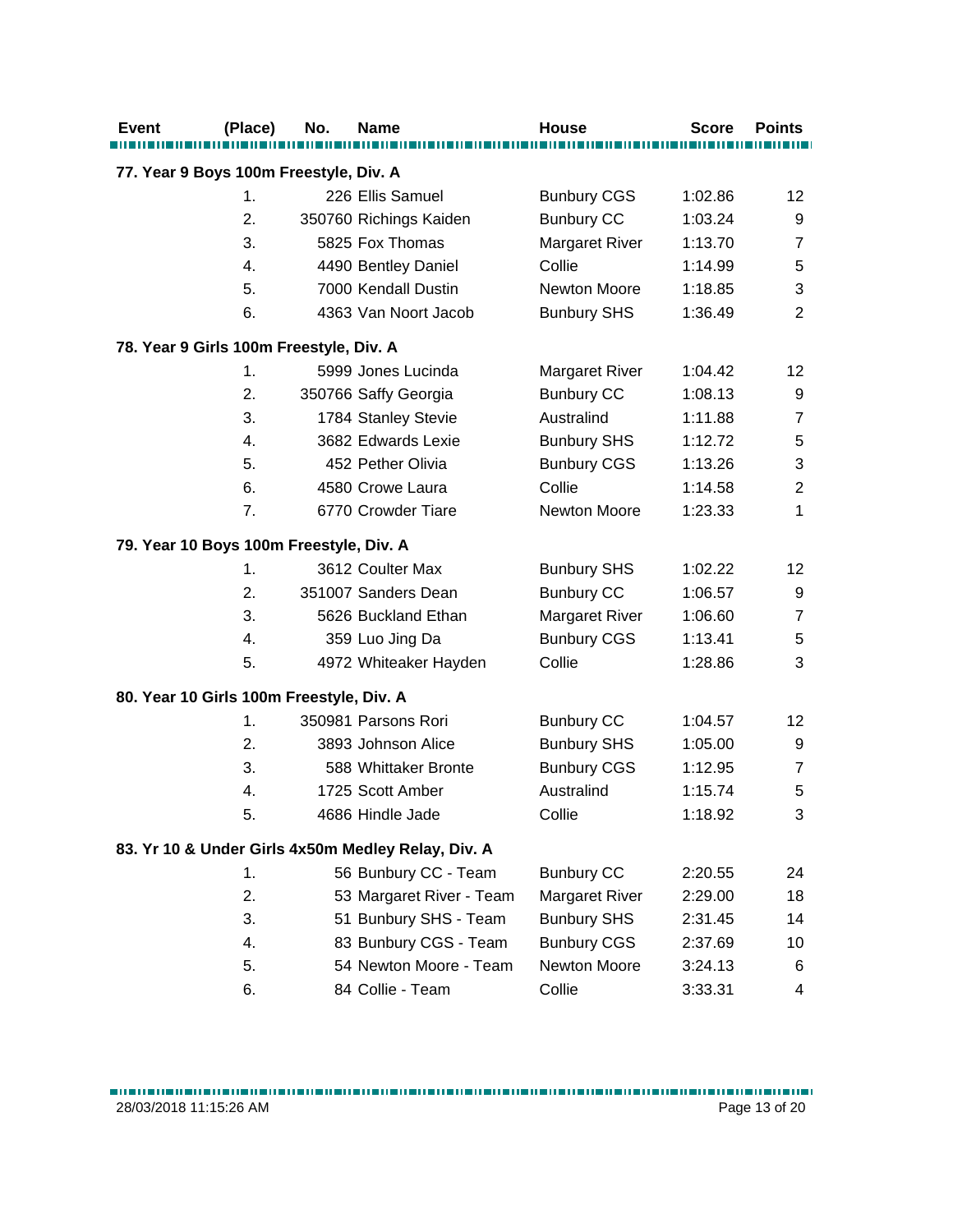| <b>Event</b>                            | (Place)        | No. | <b>Name</b>                                       | <b>House</b>          | Score   | <b>Points</b>           |
|-----------------------------------------|----------------|-----|---------------------------------------------------|-----------------------|---------|-------------------------|
|                                         |                |     | 84. Yr 10 & Under Boys 4x50m Medley Relay, Div. A |                       |         |                         |
|                                         | 1.             |     | 56 Bunbury CC - Team                              | <b>Bunbury CC</b>     | 2:22.99 | 24                      |
|                                         | 2.             |     | 51 Bunbury SHS - Team                             | <b>Bunbury SHS</b>    | 2:24.75 | 18                      |
|                                         | 3.             |     | 83 Bunbury CGS - Team                             | <b>Bunbury CGS</b>    | 2:24.92 | 14                      |
|                                         | 4.             |     | 53 Margaret River - Team                          | Margaret River        | 2:33.70 | 10                      |
|                                         | 5.             |     | 84 Collie - Team                                  | Collie                | 3:06.16 | $\,6$                   |
|                                         | 6.             |     | 55 Australind - Team                              | Australind            | 3:19.80 | $\overline{\mathbf{4}}$ |
|                                         | 7 <sub>1</sub> |     | 54 Newton Moore - Team                            | Newton Moore          | 3:41.87 | $\overline{2}$          |
| 87. Year 7 Boys 50m Backstroke, Div. B  |                |     |                                                   |                       |         |                         |
|                                         | 1.             |     | 517 Southwell Archer                              | <b>Bunbury CGS</b>    | 40.01   | 9                       |
|                                         | 2.             |     | 350228 Saffy Alex                                 | <b>Bunbury CC</b>     | 43.46   | $\overline{7}$          |
|                                         | 3.             |     | 6220 O'Beirne Max                                 | <b>Margaret River</b> | 45.22   | 5                       |
|                                         | 4.             |     | 3892 Johns Wil                                    | <b>Bunbury SHS</b>    | 46.84   | 3                       |
|                                         | 5.             |     | 4582 Cummings Deegan                              | Collie                | 53.18   | $\overline{2}$          |
|                                         | 6.             |     | 1815 Stubbs Jesse                                 | Australind            | 55.07   | 1                       |
| 88. Year 7 Girls 50m Backstroke, Div. B |                |     |                                                   |                       |         |                         |
|                                         | 1.             |     | 581 Watts Meghan                                  | <b>Bunbury CGS</b>    | 43.02   | 9                       |
|                                         | 2.             |     | 350258 Trewren Eva                                | <b>Bunbury CC</b>     | 43.59   | 7                       |
|                                         | 3.             |     | 1389 Marriott Jacinta                             | Australind            | 44.11   | $\sqrt{5}$              |
|                                         | 4.             |     | 3479 Banks Rosie                                  | <b>Bunbury SHS</b>    | 46.72   | 3                       |
|                                         | 5.             |     | 6244 Palmateer Matilda                            | <b>Margaret River</b> | 47.15   | $\overline{2}$          |
|                                         | 6.             |     | 4617 Ewen Emily                                   | Collie                | 51.10   | $\mathbf{1}$            |
|                                         | 7.             |     | 6620 Ashworth Sophie                              | Newton Moore          | 1:02.44 | $\mathbf{1}$            |
| 89. Year 7 Boys 50m Backstroke, Div. A  |                |     |                                                   |                       |         |                         |
|                                         | 1.             |     | 313 Hunt Joshua                                   | <b>Bunbury CGS</b>    | 40.54   | 12                      |
|                                         | 2.             |     | 6429 Somerset Angus                               | <b>Margaret River</b> | 41.38   | 9                       |
|                                         | 3.             |     | 350123 Horrobin Noah                              | <b>Bunbury CC</b>     | 41.63   | $\overline{7}$          |
|                                         | 4.             |     | 1482 Mulcahy Liam                                 | Australind            | 47.24   | 5                       |
|                                         | 5.             |     | 3650 Doddy Joel                                   | <b>Bunbury SHS</b>    | 52.00   | 3                       |
|                                         | 6.             |     | 4506 Boyle Archie                                 | Collie                | 52.50   | $\overline{c}$          |
|                                         | 7.             |     | 6612 Archer Felix                                 | <b>Newton Moore</b>   | 1:21.01 | 1                       |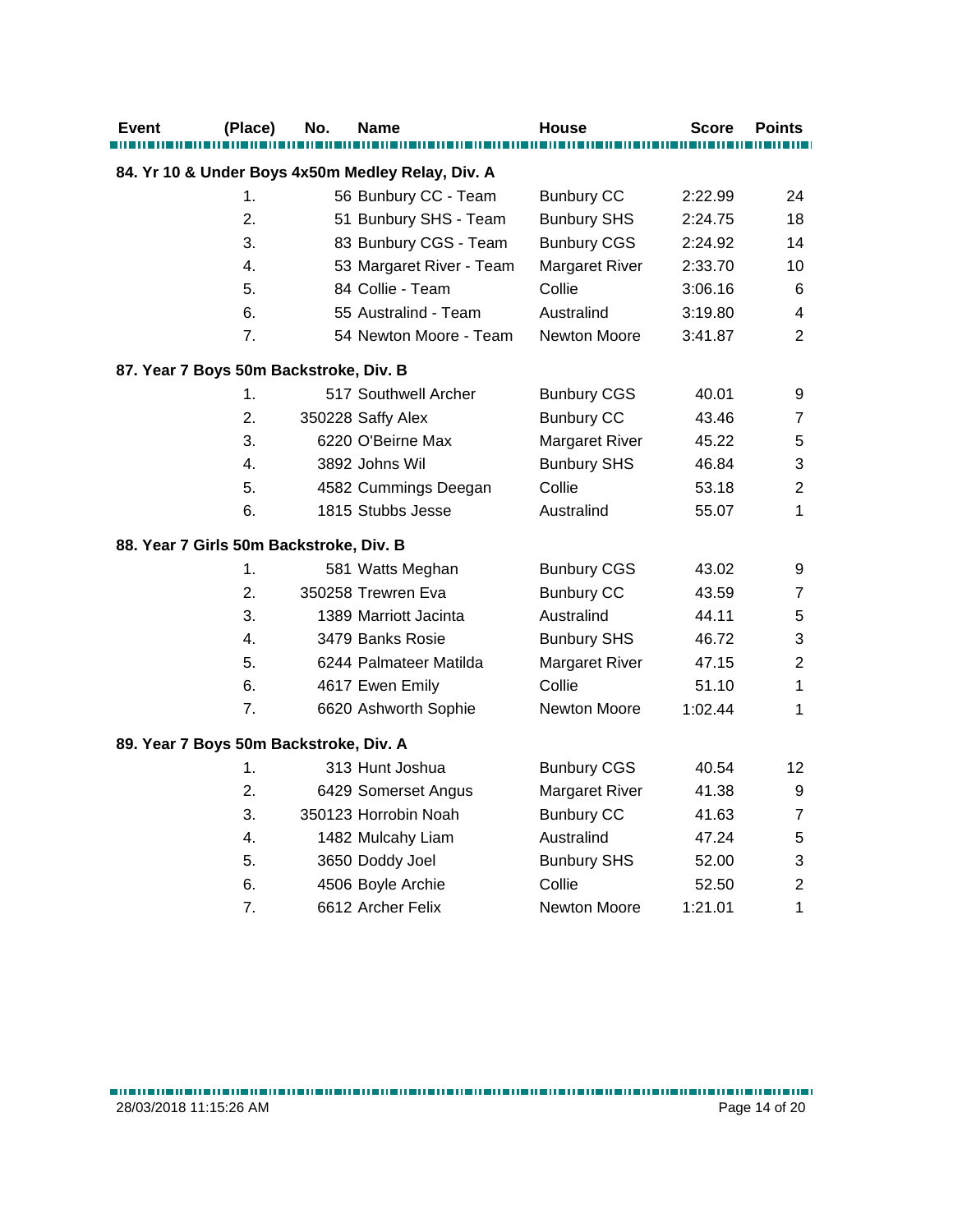| <b>Event</b>                            | (Place) | No. | Name                     | <b>House</b>          | <b>Score</b> | <b>Points</b>           |
|-----------------------------------------|---------|-----|--------------------------|-----------------------|--------------|-------------------------|
| 90. Year 7 Girls 50m Backstroke, Div. A |         |     |                          |                       |              |                         |
|                                         | 1.      |     | 3679 Edwards Brooke      | <b>Bunbury SHS</b>    | 41.06        | 12                      |
|                                         | 2.      |     | 350243 Stewart Arrabella | <b>Bunbury CC</b>     | 41.50        | 9                       |
|                                         | 3.      |     | 527 Stegmann Emma        | <b>Bunbury CGS</b>    | 43.18        | $\overline{7}$          |
|                                         | 4.      |     | 1330 Larkman Taya        | Australind            | 43.77        | 5                       |
|                                         | 5.      |     | 5759 Dombroski Grace     | <b>Margaret River</b> | 45.44        | 3                       |
|                                         | 6.      |     | 4888 Shepherd Emilea     | Collie                | 46.94        | $\overline{2}$          |
| 91. Year 8 Boys 50m Backstroke, Div. B  |         |     |                          |                       |              |                         |
|                                         | 1.      |     | 6547 Williams Alistair   | <b>Margaret River</b> | 42.76        | 9                       |
|                                         | 2.      |     | 4486 Bell Charlie        | Collie                | 44.87        | $\overline{7}$          |
|                                         | 3.      |     | 350487 Pedley William    | <b>Bunbury CC</b>     | 45.51        | 5                       |
|                                         | 4.      |     | 4095 Olman Max           | <b>Bunbury SHS</b>    | 47.90        | 3                       |
|                                         | 5.      |     | 347 Lea Luke             | <b>Bunbury CGS</b>    | 49.87        | $\overline{2}$          |
|                                         | 6.      |     | 1743 Sherriff Harrison   | Australind            | 50.81        | 1                       |
| 92. Year 8 Girls 50m Backstroke, Div. B |         |     |                          |                       |              |                         |
|                                         | 1.      |     | 6430 Somerset Riley      | <b>Margaret River</b> | 39.94        | 9                       |
|                                         | 2.      |     | 350556 White Eliana      | <b>Bunbury CC</b>     | 41.37        | $\overline{7}$          |
|                                         | 3.      |     | 1537 O'Connor Eve        | Australind            | 45.51        | 5                       |
|                                         | 4.      |     | 4259 Skane Mia           | <b>Bunbury SHS</b>    | 45.80        | 3                       |
|                                         | 5.      |     | 520 Sproule Ava          | <b>Bunbury CGS</b>    | 46.53        | $\overline{2}$          |
|                                         | 6.      |     | 7019 La Rosa Melina      | Newton Moore          | 49.06        | 1                       |
|                                         | 7.      |     | 4520 Buckle Liza (Bibi)  | Collie                | 55.79        | 1                       |
| 93. Year 8 Boys 50m Backstroke, Div. A  |         |     |                          |                       |              |                         |
|                                         | 1.      |     | 5603 Bonelli Timon       | <b>Margaret River</b> | 39.98        | 12                      |
|                                         | 2.      |     | 350518 Smith Jye         | <b>Bunbury CC</b>     | 42.01        | 9                       |
|                                         | 3.      |     | 4102 Palmer Andaman      | <b>Bunbury SHS</b>    | 43.02        | $\overline{7}$          |
|                                         | 4.      |     | 188 Darlow William       | <b>Bunbury CGS</b>    | 46.88        | 5                       |
|                                         | 5.      |     | 1451 Miller Jack         | Australind            | 47.88        | 3                       |
|                                         | 6.      |     | 7315 Vardy Liam          | Newton Moore          | 48.09        | $\overline{c}$          |
|                                         | 7.      |     | 4614 Emmett Blayne       | Collie                | 51.26        | $\mathbf{1}$            |
| 94. Year 8 Girls 50m Backstroke, Div. A |         |     |                          |                       |              |                         |
|                                         | 1.      |     | 350482 Parsons Amity     | <b>Bunbury CC</b>     | 36.27        | 12                      |
|                                         | 2.      |     | 3791 Hales Georgia       | <b>Bunbury SHS</b>    | 38.52        | 9                       |
|                                         | 3.      |     | 5544 Andrews Ruby        | Margaret River        | 41.68        | 7                       |
|                                         | 4.      |     | 1518 Norrish Brooklyn    | Australind            | 42.72        | 5                       |
|                                         | 5.      |     | 120 Bauza Nicole         | <b>Bunbury CGS</b>    | 43.76        | 3                       |
|                                         | 6.      |     | 4639 Fraser Ruby         | Collie                | 58.15        | $\overline{\mathbf{c}}$ |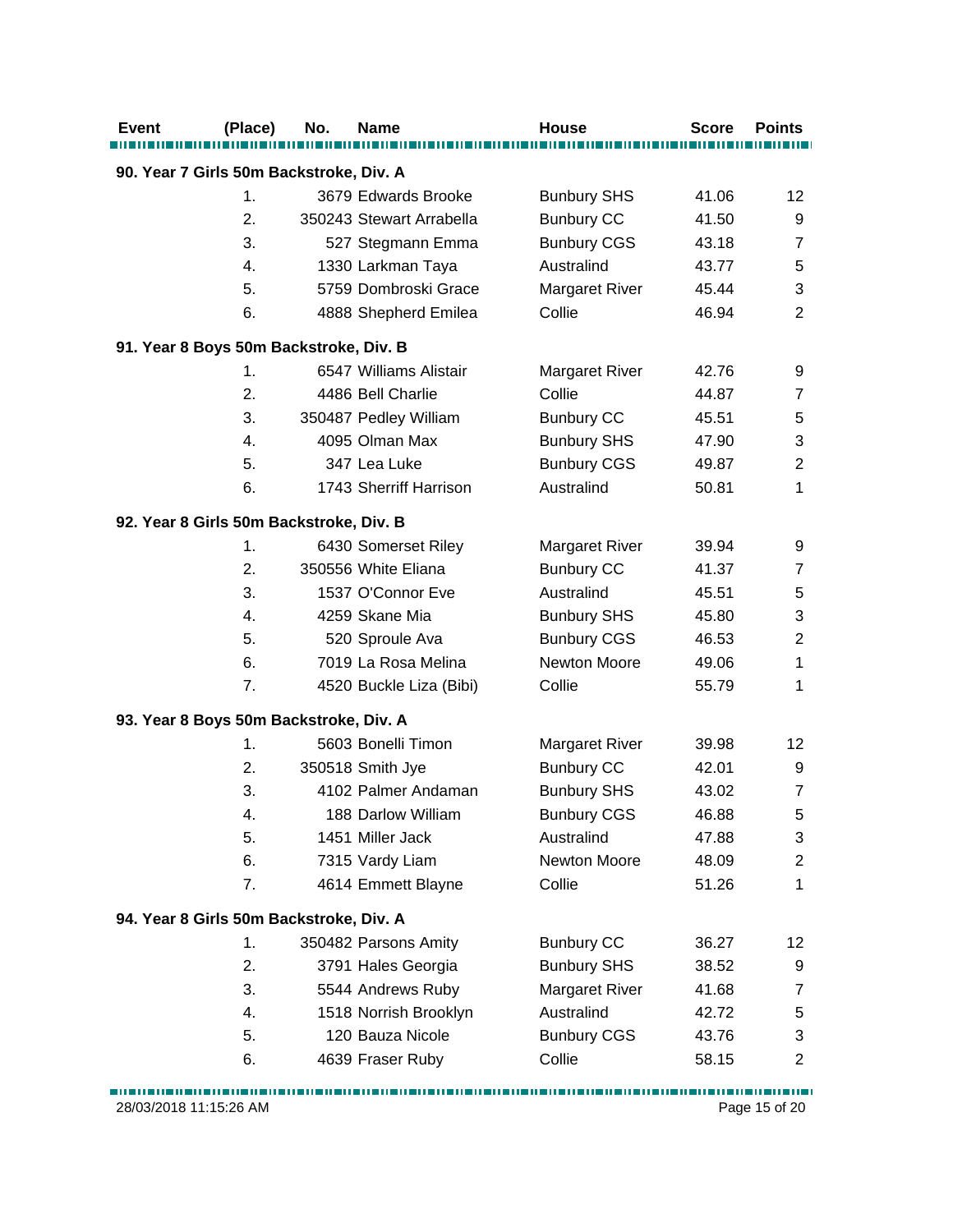| <b>Event</b>                            | (Place) | No. | <b>Name</b>               | <b>House</b>          | <b>Score</b> | <b>Points</b>  |
|-----------------------------------------|---------|-----|---------------------------|-----------------------|--------------|----------------|
|                                         |         |     |                           |                       |              |                |
| 95. Year 9 Boys 50m Backstroke, Div. B  |         |     |                           |                       |              |                |
|                                         | 1.      |     | 162 Cattaway Owen         | <b>Bunbury CGS</b>    | 37.24        | 9              |
|                                         | 2.      |     | 350773 Smith Camden       | <b>Bunbury CC</b>     | 37.89        | $\overline{7}$ |
|                                         | 3.      |     | 6347 Rogers Alby          | <b>Margaret River</b> | 40.32        | 5              |
|                                         | 4.      |     | 4800 Papalia Lachlan      | Collie                | 50.85        | 3              |
|                                         | 5.      |     | 7003 Kenny Brock          | Newton Moore          | 51.79        | $\overline{2}$ |
|                                         | 6.      |     | 3555 Buswell Jack         | <b>Bunbury SHS</b>    | 1:09.06      | $\mathbf{1}$   |
| 96. Year 9 Girls 50m Backstroke, Div. B |         |     |                           |                       |              |                |
|                                         | 1.      |     | 5558 Atkins Sophie        | <b>Margaret River</b> | 39.04        | 9              |
|                                         | 2.      |     | 3769 Gray Lily            | <b>Bunbury SHS</b>    | 42.14        | $\overline{7}$ |
|                                         | 3.      |     | 168 Churcher Charlotte    | <b>Bunbury CGS</b>    | 43.85        | 5              |
|                                         | 4.      |     | 1535 O'Byrne Stephanie    | Australind            | 44.11        | 3              |
|                                         | 5.      |     | 4860 Roissetter Stephanie | Collie                | 59.75        | $\overline{2}$ |
| 97. Year 9 Boys 50m Backstroke, Div. A  |         |     |                           |                       |              |                |
|                                         | 1.      |     | 350760 Richings Kaiden    | <b>Bunbury CC</b>     | 33.88        | 12             |
|                                         | 2.      |     | 226 Ellis Samuel          | <b>Bunbury CGS</b>    | 34.25        | 9              |
|                                         | 3.      |     | 7000 Kendall Dustin       | Newton Moore          | 41.20        | $\overline{7}$ |
|                                         | 4.      |     | 5825 Fox Thomas           | <b>Margaret River</b> | 41.97        | 5              |
|                                         | 5.      |     | 4490 Bentley Daniel       | Collie                | 42.48        | 3              |
|                                         | 6.      |     | 4363 Van Noort Jacob      | <b>Bunbury SHS</b>    | 53.29        | $\overline{2}$ |
| 98. Year 9 Girls 50m Backstroke, Div. A |         |     |                           |                       |              |                |
|                                         | 1.      |     | 5999 Jones Lucinda        | <b>Margaret River</b> | 34.89        | 12             |
|                                         | 2.      |     | 1784 Stanley Stevie       | Australind            | 36.71        | 9              |
|                                         | 3.      |     | 350766 Saffy Georgia      | <b>Bunbury CC</b>     | 38.11        | $\overline{7}$ |
|                                         | 4.      |     | 3682 Edwards Lexie        | <b>Bunbury SHS</b>    | 38.48        | $\mathbf 5$    |
|                                         | 5.      |     | 528 Stegmann Paige        | <b>Bunbury CGS</b>    | 40.60        | 3              |
|                                         | 6.      |     | 4580 Crowe Laura          | Collie                | 40.76        | $\overline{2}$ |
|                                         | 7.      |     | 6770 Crowder Tiare        | Newton Moore          | 40.95        | 1              |
| 99. Year 10 Boys 50m Backstroke, Div. B |         |     |                           |                       |              |                |
|                                         | 1.      |     | 351007 Sanders Dean       | <b>Bunbury CC</b>     | 37.21        | 9              |
|                                         | 2.      |     | 1218 Hough Brady          | Australind            | 38.52        | 7              |
|                                         | 3.      |     | 4336 Thornhill Connor     | <b>Bunbury SHS</b>    | 38.83        | 5              |
|                                         | 4.      |     | 7032 Lottering Taine      | Newton Moore          | 42.75        | 3              |
|                                         | 5.      |     | 292 Heywood Jesse         | <b>Bunbury CGS</b>    | 43.58        | $\overline{c}$ |
|                                         | 6.      |     | 4972 Whiteaker Hayden     | Collie                | 48.11        | 1              |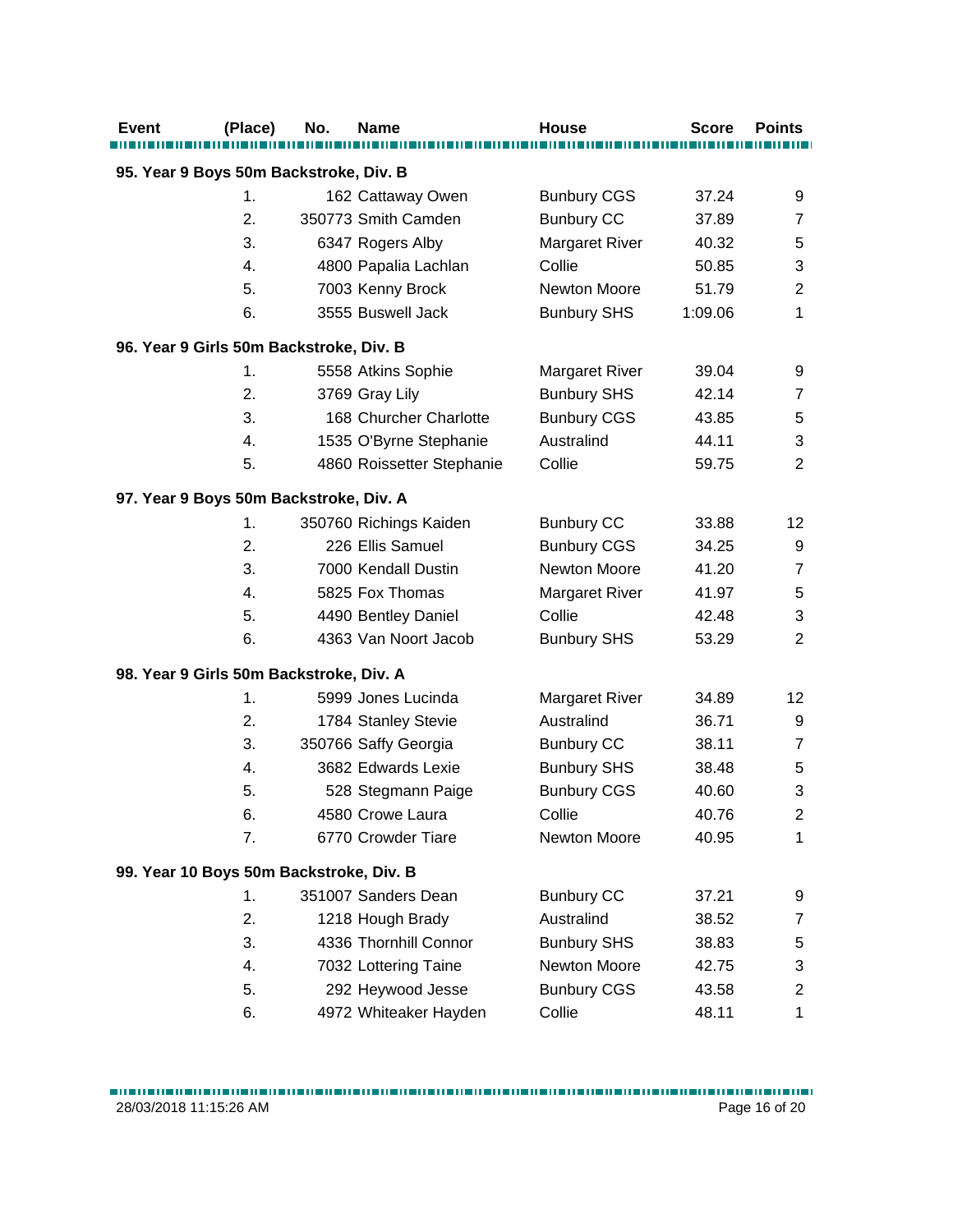| <b>Event</b>                                | (Place)        | No. | Name                     | <b>House</b>          | <b>Score</b> | <b>Points</b>     |
|---------------------------------------------|----------------|-----|--------------------------|-----------------------|--------------|-------------------|
| 100. Year 10 Girls 50m Backstroke, Div. B   |                |     |                          |                       |              |                   |
|                                             |                |     |                          |                       |              |                   |
|                                             | $\mathbf 1$ .  |     | 351023 Stewart Maddison  | <b>Bunbury CC</b>     | 37.01        | 9                 |
|                                             | 2.             |     | 1119 Guretti Yana        | Australind            | 39.85        | $\overline{7}$    |
|                                             | 3.             |     | 588 Whittaker Bronte     | <b>Bunbury CGS</b>    | 41.53        | 5                 |
|                                             | 4.             |     | 4338 Tinley Emma         | <b>Bunbury SHS</b>    | 48.38        | 3                 |
|                                             | 5.             |     | 4686 Hindle Jade         | Collie                | 50.35        | $\boldsymbol{2}$  |
|                                             | 6.             |     | 6736 Clark Fern          | <b>Newton Moore</b>   | 51.34        | $\mathbf{1}$      |
| 101. Year 10 Boys 50m Backstroke, Div. A    |                |     |                          |                       |              |                   |
|                                             | $\mathbf 1$ .  |     | 3612 Coulter Max         | <b>Bunbury SHS</b>    | 31.44        | 12                |
|                                             | 2.             |     | 351000 Richings Tyler    | <b>Bunbury CC</b>     | 34.73        | 9                 |
|                                             | 3.             |     | 5626 Buckland Ethan      | <b>Margaret River</b> | 39.44        | $\overline{7}$    |
|                                             | 4.             |     | 204 Dickie Charlie       | <b>Bunbury CGS</b>    | 44.42        | 5                 |
|                                             | 5.             |     | 6977 Iley Leighton       | Newton Moore          | 46.25        | 3                 |
| 102. Year 10 Girls 50m Backstroke, Div. A   |                |     |                          |                       |              |                   |
|                                             | $\mathbf{1}$ . |     | 350981 Parsons Rori      | <b>Bunbury CC</b>     | 34.79        | $12 \overline{ }$ |
|                                             | 2.             |     | 3893 Johnson Alice       | <b>Bunbury SHS</b>    | 35.67        | 9                 |
|                                             | 3.             |     | 312 Hunt Hannah          | <b>Bunbury CGS</b>    | 37.54        | $\overline{7}$    |
|                                             | 4.             |     | 1725 Scott Amber         | Australind            | 39.59        | 5                 |
|                                             | 5.             |     | 4841 Ramshaw Belle'      | Collie                | 55.95        | 3                 |
| 107. Year 7 Girls 100m Breaststroke, Div. A |                |     |                          |                       |              |                   |
|                                             | $\mathbf 1$ .  |     | 350243 Stewart Arrabella | <b>Bunbury CC</b>     | 1:38.49      | 12                |
|                                             | 2.             |     | 3679 Edwards Brooke      | <b>Bunbury SHS</b>    | 1:42.24      | 9                 |
|                                             | 3.             |     | 581 Watts Meghan         | <b>Bunbury CGS</b>    | 1:45.50      | $\overline{7}$    |
|                                             | 4.             |     | 5685 Coffey Rianna       | <b>Margaret River</b> | 1:47.93      | 5                 |
|                                             | 5.             |     | 1365 Macpherson Libby    | Australind            | 1:51.38      | 3                 |
|                                             | 6.             |     | 4957 Washer Skye         | Collie                | 2:05.01      | $\overline{2}$    |
| 108. Year 7 Boys 100m Breaststroke, Div. A  |                |     |                          |                       |              |                   |
|                                             | 1.             |     | 350228 Saffy Alex        | <b>Bunbury CC</b>     | 1:41.86      | 12                |
|                                             | 2.             |     | 695 Beales Thomas        | Australind            | 1:42.93      | 9                 |
|                                             | 3.             |     | 152 Butler Van           | <b>Bunbury CGS</b>    | 1:43.61      | $\overline{7}$    |
|                                             | 4.             |     | 4506 Boyle Archie        | Collie                | 1:43.78      | 5                 |
|                                             | 5.             |     | 6429 Somerset Angus      | <b>Margaret River</b> | 1:51.41      | 3                 |
|                                             | 6.             |     | 3650 Doddy Joel          | <b>Bunbury SHS</b>    | 2:02.71      | $\overline{c}$    |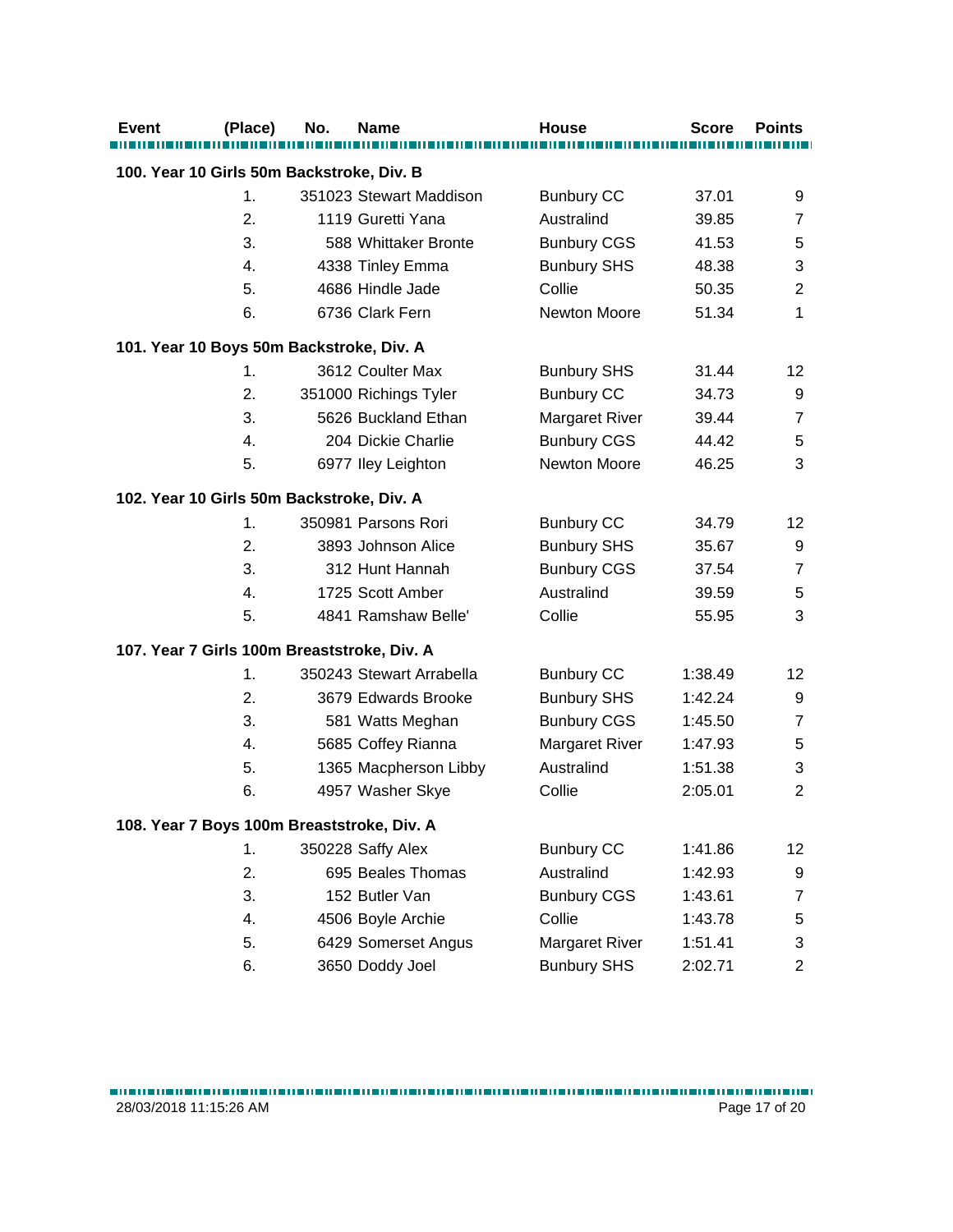| <b>Event</b>                                | (Place)       | No. | <b>Name</b>                                  | House                 | <b>Score</b> | <b>Points</b>   |
|---------------------------------------------|---------------|-----|----------------------------------------------|-----------------------|--------------|-----------------|
| 109. Year 8 Girls 100m Breaststroke, Div. A |               |     |                                              |                       |              |                 |
|                                             | 1.            |     | 350482 Parsons Amity                         | <b>Bunbury CC</b>     | 1:32.09      | 12 <sup>°</sup> |
|                                             | 2.            |     | 3791 Hales Georgia                           | <b>Bunbury SHS</b>    | 1:41.93      | 9               |
|                                             | 3.            |     | 6554 Willmott Imogen                         | <b>Margaret River</b> | 1:42.21      | $\overline{7}$  |
|                                             | 4.            |     | 495 Seymour-Farley Lucy                      | <b>Bunbury CGS</b>    | 1:52.04      | $\,$ 5 $\,$     |
|                                             | 5.            |     | 4670 Hanns Brydie                            | Collie                | 2:16.79      | 3               |
|                                             |               |     |                                              |                       |              |                 |
| 110. Year 8 Boys 100m Breaststroke, Div. A  |               |     |                                              |                       |              |                 |
|                                             | 1.            |     | 350487 Pedley William                        | <b>Bunbury CC</b>     | 1:37.38      | 12              |
|                                             | 2.            |     | 6375 Schaafsma Brodie                        | <b>Margaret River</b> | 1:45.99      | 9               |
|                                             | 3.            |     | 4102 Palmer Andaman                          | <b>Bunbury SHS</b>    | 1:46.79      | $\overline{7}$  |
|                                             | 4.            |     | 1451 Miller Jack                             | Australind            | 1:49.61      | $\,$ 5 $\,$     |
|                                             | 5.            |     | 558 Townsend-Hyde Jake                       | <b>Bunbury CGS</b>    | 1:51.34      | 3               |
| 111. Year 9 Girls 100m Breaststroke, Div. A |               |     |                                              |                       |              |                 |
|                                             | 1.            |     | 350766 Saffy Georgia                         | <b>Bunbury CC</b>     | 1:24.86      | 12              |
|                                             | 2.            |     | 281 Harris Imogen                            | <b>Bunbury CGS</b>    | 1:35.31      | 9               |
|                                             | 3.            |     | 4580 Crowe Laura                             | Collie                | 1:35.96      | $\overline{7}$  |
|                                             | 4.            |     | 1784 Stanley Stevie                          | Australind            | 1:37.30      | 5               |
|                                             | 5.            |     | 5999 Jones Lucinda                           | <b>Margaret River</b> | 1:37.94      | 3               |
|                                             | 6.            |     | 6770 Crowder Tiare                           | Newton Moore          | 1:43.77      | $\overline{2}$  |
|                                             | 7.            |     | 3477 Bain Megan                              | <b>Bunbury SHS</b>    | 1:49.98      | $\mathbf{1}$    |
| 112. Year 9 Boys 100m Breaststroke, Div. A  |               |     |                                              |                       |              |                 |
|                                             | 1.            |     | 350760 Richings Kaiden                       | <b>Bunbury CC</b>     | 1:24.89      | 12              |
|                                             | 2.            |     | 226 Ellis Samuel                             | <b>Bunbury CGS</b>    | 1:30.50      | 9               |
|                                             | 3.            |     | 5825 Fox Thomas                              | <b>Margaret River</b> | 1:40.03      | $\overline{7}$  |
|                                             | 4.            |     | 4490 Bentley Daniel                          | Collie                | 1:48.94      | 5               |
|                                             | 5.            |     | 4363 Van Noort Jacob                         | <b>Bunbury SHS</b>    | 2:17.29      | 3               |
|                                             |               |     | 113. Year 10 Girls 100m Breaststroke, Div. A |                       |              |                 |
|                                             | $\mathbf 1$ . |     | 350981 Parsons Rori                          | <b>Bunbury CC</b>     | 1:29.39      | 12 <sup>°</sup> |
|                                             | 2.            |     | 1119 Guretti Yana                            | Australind            | 1:32.81      | 9               |
|                                             | 3.            |     | 3893 Johnson Alice                           | <b>Bunbury SHS</b>    | 1:33.32      | $\overline{7}$  |
|                                             | 4.            |     | 585 West Maddi                               | <b>Bunbury CGS</b>    | 1:46.07      | 5               |
|                                             | 5.            |     | 4841 Ramshaw Belle'                          | Collie                | 2:17.09      | 3               |
|                                             |               |     |                                              |                       |              |                 |
|                                             |               |     | 114. Year 10 Boys 100m Breaststroke, Div. A  |                       |              |                 |
|                                             | $\mathbf 1$ . |     | 5626 Buckland Ethan                          | <b>Margaret River</b> | 1:25.81      | 12              |
|                                             | 2.            |     | 351007 Sanders Dean                          | <b>Bunbury CC</b>     | 1:27.94      | 9               |
|                                             | 3.            |     | 3612 Coulter Max                             | <b>Bunbury SHS</b>    | 1:31.28      | $\overline{7}$  |
|                                             | 4.            |     | 359 Luo Jing Da                              | <b>Bunbury CGS</b>    | 1:39.48      | 5               |
| 28/03/2018 11:15:26 AM                      |               |     |                                              |                       |              | Page 18 of 20   |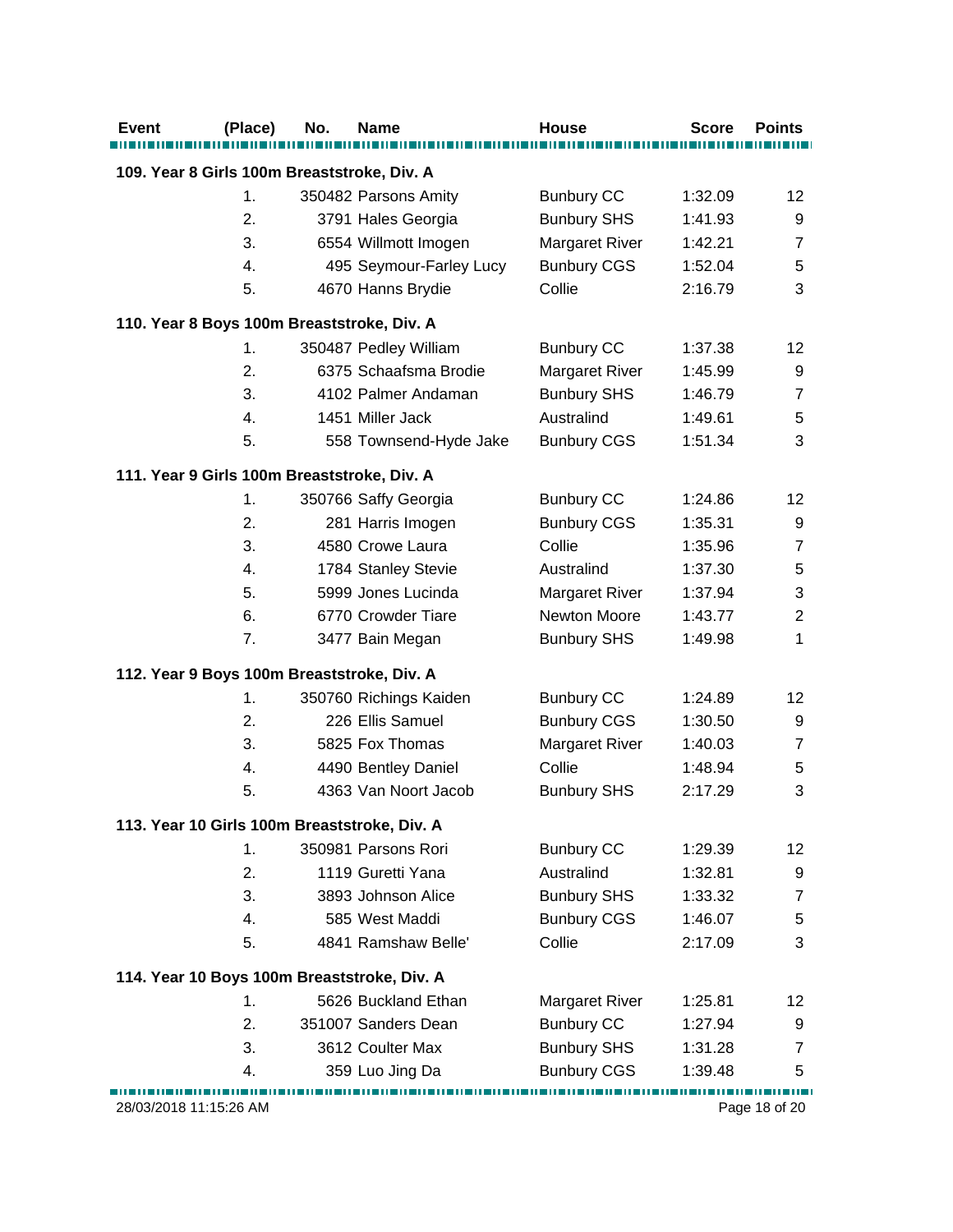| <b>Event</b> | (Place) | No. | Name                                            | <b>House</b>          | <b>Score</b> | <b>Points</b>  |
|--------------|---------|-----|-------------------------------------------------|-----------------------|--------------|----------------|
|              |         |     | 117. Year 7 Girls 4x50m Freestyle Relay, Div. A |                       |              |                |
|              | 1.      |     | 51 Bunbury SHS - Team                           | <b>Bunbury SHS</b>    | 2:21.79      | 24             |
|              | 2.      |     | 56 Bunbury CC - Team                            | <b>Bunbury CC</b>     | 2:23.53      | 18             |
|              | 3.      |     | 83 Bunbury CGS - Team                           | <b>Bunbury CGS</b>    | 2:24.27      | 14             |
|              | 4.      |     | 55 Australind - Team                            | Australind            | 2:36.71      | 10             |
|              | 5.      |     | 53 Margaret River - Team                        | <b>Margaret River</b> | 2:37.58      | 6              |
|              | 6.      |     | 84 Collie - Team                                | Collie                | 2:42.87      | 4              |
|              | 7.      |     | 54 Newton Moore - Team                          | Newton Moore          | 3:01.53      | $\overline{2}$ |
|              |         |     | 118. Year 7 Boys 4x50m Freestyle Relay, Div. A  |                       |              |                |
|              | 1.      |     | 83 Bunbury CGS - Team                           | <b>Bunbury CGS</b>    | 2:24.94      | 24             |
|              | 2.      |     | 56 Bunbury CC - Team                            | <b>Bunbury CC</b>     | 2:26.62      | 18             |
|              | 3.      |     | 53 Margaret River - Team                        | <b>Margaret River</b> | 2:31.11      | 14             |
|              | 4.      |     | 55 Australind - Team                            | Australind            | 2:44.44      | 10             |
|              | 5.      |     | 51 Bunbury SHS - Team                           | <b>Bunbury SHS</b>    | 2:49.15      | 6              |
|              | 6.      |     | 84 Collie - Team                                | Collie                | 3:01.68      | 4              |
|              |         |     | 119. Year 8 Girls 4x50m Freestyle Relay, Div. A |                       |              |                |
|              | 1.      |     | 56 Bunbury CC - Team                            | <b>Bunbury CC</b>     | 2:18.70      | 24             |
|              | 2.      |     | 53 Margaret River - Team                        | Margaret River        | 2:20.97      | 18             |
|              | 3.      |     | 51 Bunbury SHS - Team                           | <b>Bunbury SHS</b>    | 2:24.60      | 14             |
|              | 4.      |     | 83 Bunbury CGS - Team                           | <b>Bunbury CGS</b>    | 2:35.21      | 10             |
|              | 5.      |     | 55 Australind - Team                            | Australind            | 2:48.94      | 6              |
|              | 6.      |     | 54 Newton Moore - Team                          | Newton Moore          | 3:04.32      | 4              |
|              | 7.      |     | 84 Collie - Team                                | Collie                | 3:05.10      | $\overline{2}$ |
|              |         |     | 120. Year 8 Boys 4x50m Freestyle Relay, Div. A  |                       |              |                |
|              | 1.      |     | 53 Margaret River - Team                        | <b>Margaret River</b> | 2:20.32      | 24             |
|              | 2.      |     | 56 Bunbury CC - Team                            | <b>Bunbury CC</b>     | 2:32.27      | 18             |
|              | 3.      |     | 83 Bunbury CGS - Team                           | <b>Bunbury CGS</b>    | 2:34.65      | 14             |
|              | 4.      |     | 51 Bunbury SHS - Team                           | <b>Bunbury SHS</b>    | 2:41.65      | 10             |
|              | 5.      |     | 84 Collie - Team                                | Collie                | 2:45.90      | 6              |
|              |         |     | 121. Year 9 Girls 4x50m Freestyle Relay, Div. A |                       |              |                |
|              | 1.      |     | 53 Margaret River - Team                        | <b>Margaret River</b> | 2:14.16      | 24             |
|              | 2.      |     | 83 Bunbury CGS - Team                           | <b>Bunbury CGS</b>    | 2:18.09      | 18             |
|              | 3.      |     | 51 Bunbury SHS - Team                           | <b>Bunbury SHS</b>    | 2:19.78      | 14             |
|              | 4.      |     | 56 Bunbury CC - Team                            | <b>Bunbury CC</b>     | 2:27.20      | 10             |
|              | 5.      |     | 55 Australind - Team                            | Australind            | 2:56.08      | 6              |